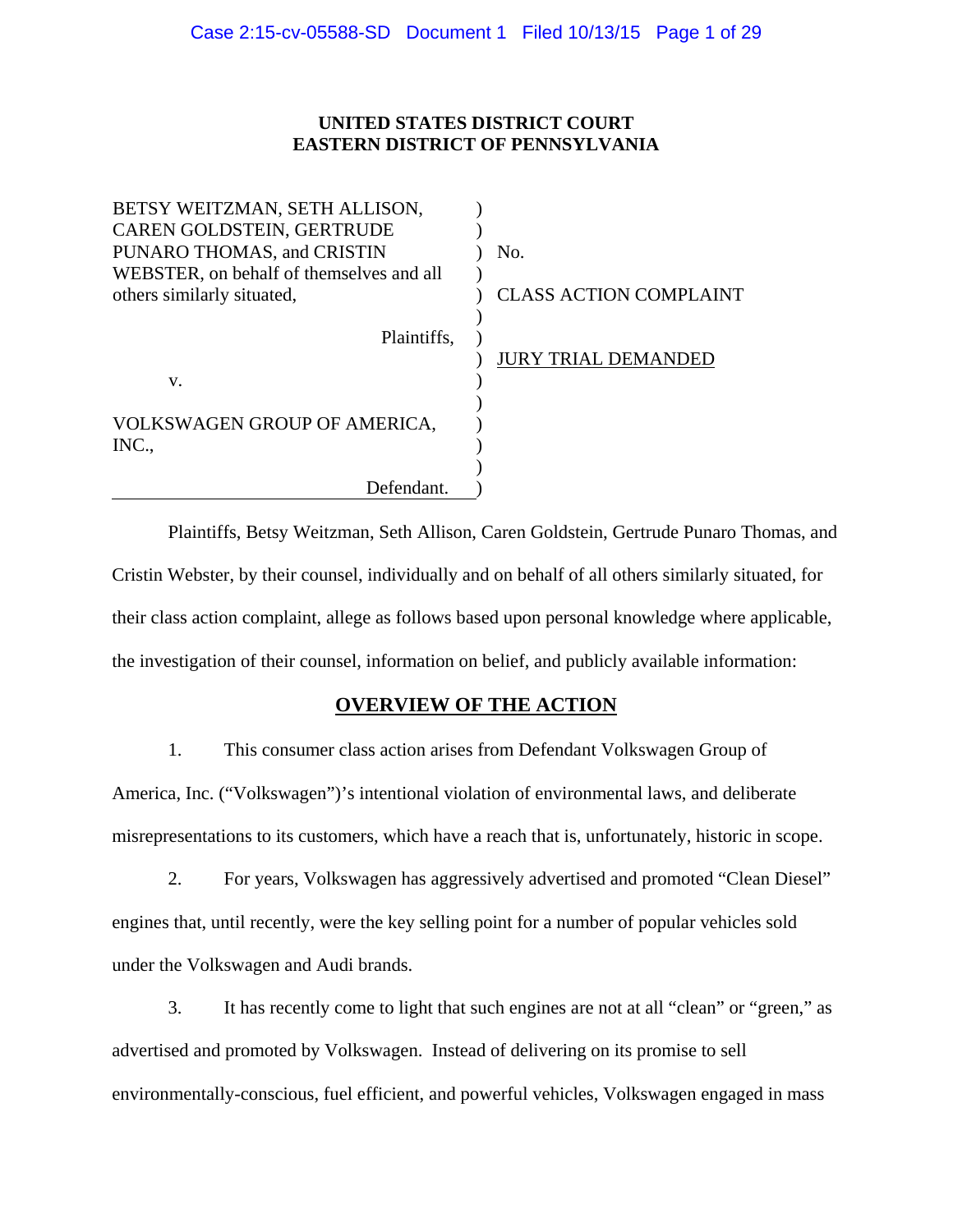### Case 2:15-cv-05588-SD Document 1 Filed 10/13/15 Page 2 of 29

deception that misled regulators and consumers, and harmed consumers as well as the environment.

4. The U.S. Environmental Protection Agency ("EPA") and state regulators have enacted and enforced laws designed to protect citizens from pollution and in particular, certain chemicals and agents known to cause disease in humans. Automobile manufacturers must abide by these laws and regulations, but, Volkswagen, after years of cover up, has admitted that it did not.

5. Volkswagen purposefully evaded federal and state laws by deploying a nefarious technology defined as a "defeat device," under the Clean Air Act, 42 U.S.C. § 7401, *et seq*.*,* which was used to cheat government-mandated emissions testing. During such testing, Volkswagen's diesel vehicles armed with the defeat device would produce relatively low and compliant levels of emissions, but, outside of the testing context, the vehicles would behave quite differently, and spew pollutants at levels as much as forty times greater than legal emissions levels.

6. Volkswagen has deployed its egregious defeat device in at least the following Volkswagen models, as well as the Audi A3, beginning with vehicles for the 2009 model year ("MY"): MY 2009-2015 VW Jetta; MY 2009-2015 VW Beetle; MY 2009-2015 VW Golf; MY 2012-2015 VW Passat; and MY 2009-2015 Audi A3.

7. There is no dispute that Volkswagen engaged in this scheme. At a press conference on Monday, September 22, 2015, Defendant's CEO, Michael Horn, stated "[W]orst of all, we were dishonest to our customers. We totally screwed up." As Martin Winterkorn, former CEO of the parent company of the Volkswagen Group, apologized, "I personally am deeply sorry that we have broken the trust of our customers and the public."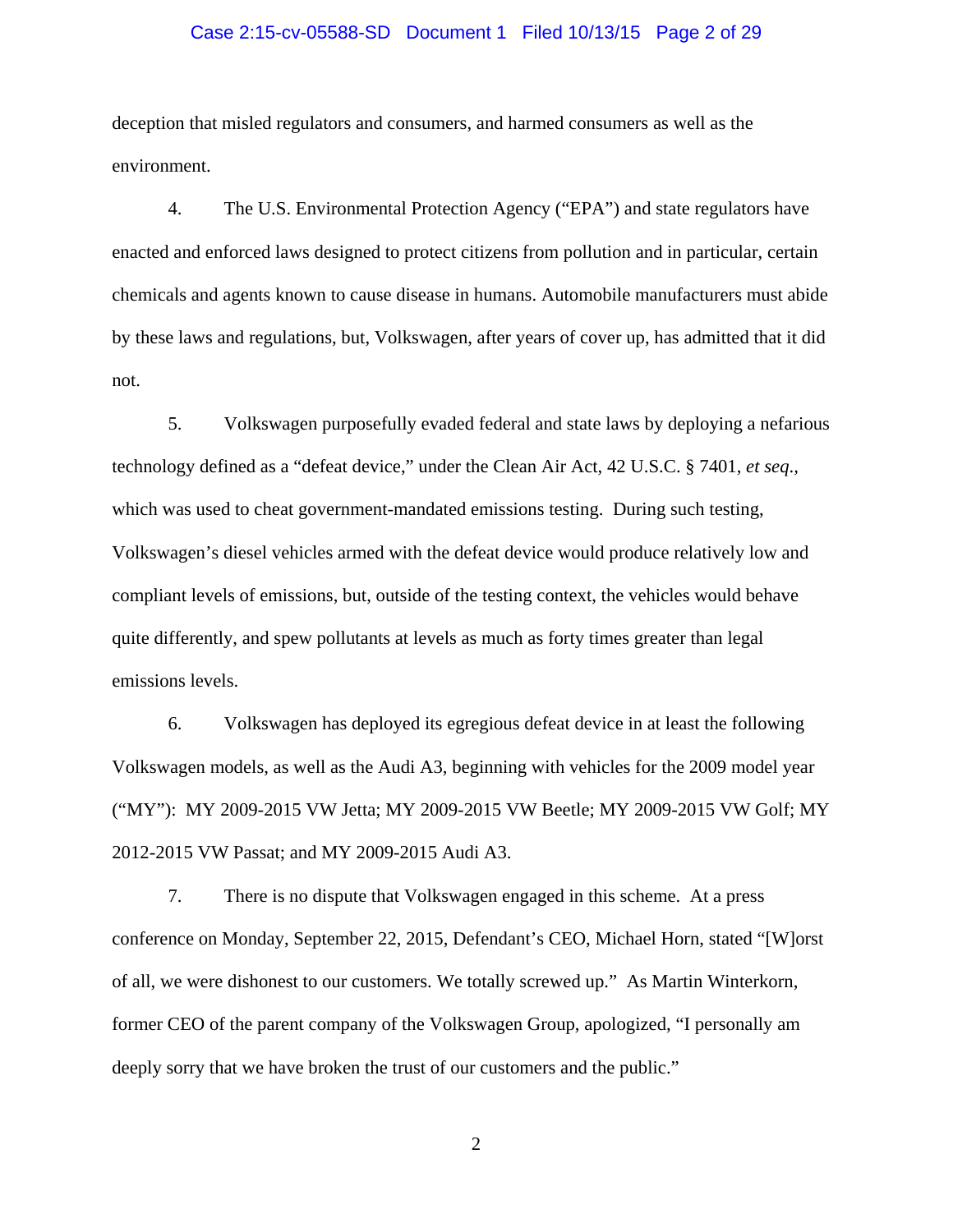### Case 2:15-cv-05588-SD Document 1 Filed 10/13/15 Page 3 of 29

8. A coalition of attorneys general from at least 40 states and the District of Columbia are investigating whether Volkswagen committed consumer fraud and environmental violations, with attorneys general in California and Texas pursuing their own investigations. Criminal investigations have also begun in Europe.

9. Indeed, on the same day (October 8, 2015) that German police raided offices at Volkswagen Group's headquarters in Wolfsburg, Germany and at executives' residences in connection with their investigation into the scandal, Horn, as head of Volkswagen's U.S. operations, appeared before the House of Representatives' Energy and Commerce Committee.

10. In his written testimony, CEO Horn admitted that Volkswagen had "broken the trust of its customers," along with that of the "public and regulators."

11. "On behalf of our company, and my colleagues in Germany," Horn further testified, "I would like to offer a sincere apology for Volkswagen's use of a software program that served to defeat the regular emissions testing regime." Horn even admitted that the software had been installed "for the express purpose of beating [emissions] tests."

12. While Horn stated that "we at Volkswagen take full responsibility for our actions," he also testified that potential software "fixes" may take months or years to implement, depending on the model. Moreover, Volkswagen, through Horn's testimony or otherwise, is yet to make clear how any such "fix" might affect engine performance and fuel economy. Nor has Volkswagen's purported acceptance of responsibility included measures to address the vast economic harms to its customers.

13. By manufacturing and selling cars with defeat devices that allowed for higher levels of emissions than what was certified to the EPA, and higher levels than state and federal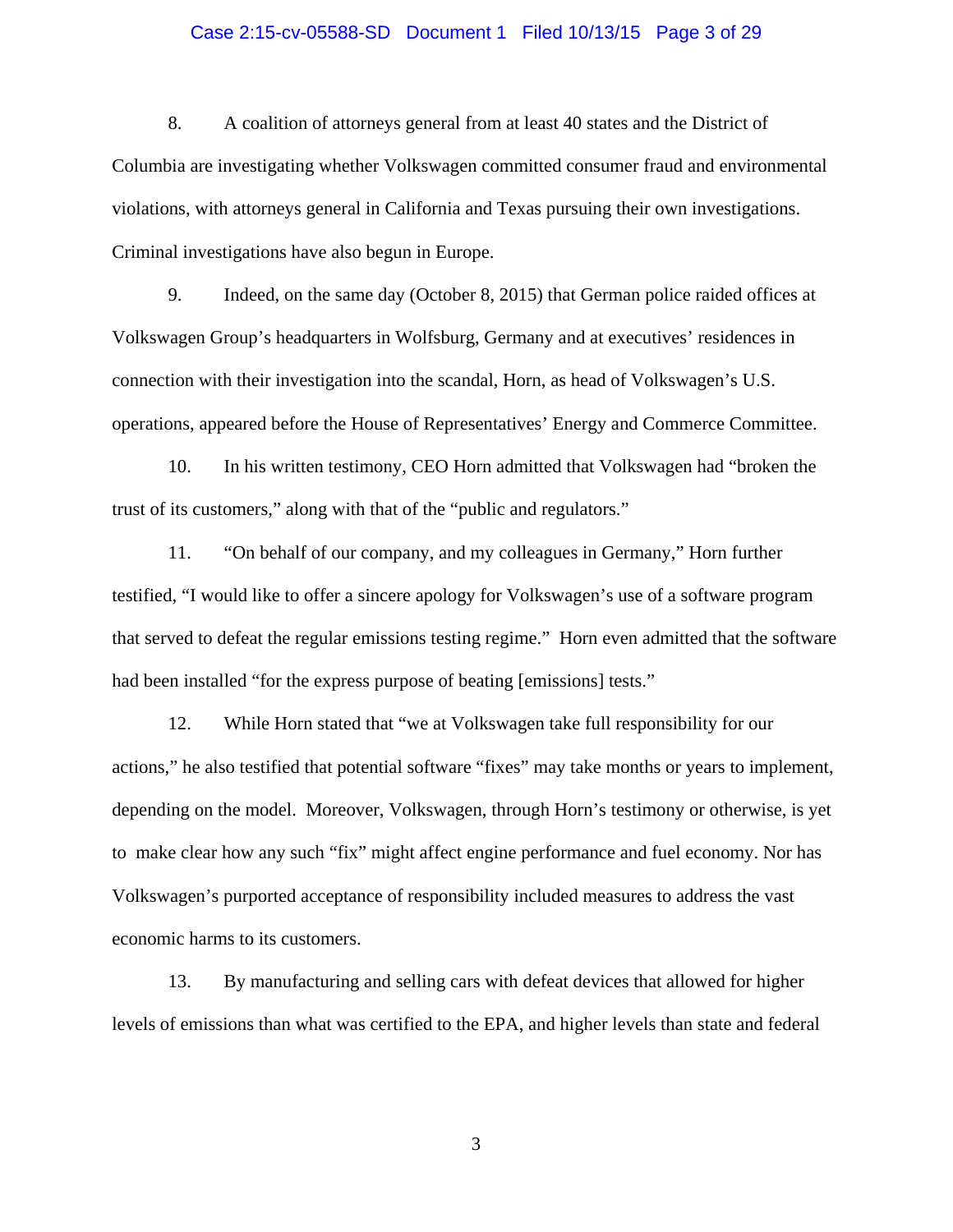### Case 2:15-cv-05588-SD Document 1 Filed 10/13/15 Page 4 of 29

regulations allow, Volkswagen violated the Clean Air Act and state regulations, defrauded its customers, and engaged in unfair competition.

14. This class action is brought to remedy the vast harms that Volkswagen has inflicted upon its customers. Plaintiffs seek damages, injunctive relief, and equitable relief.

### **PARTIES**

15. Plaintiff Betsy Weitzman resides in Conshohocken, Pennsylvania. In March 2014, Plaintiff Weitzman purchased a new, 2014 VW Jetta TDI CleanDiesel from Ardmore VW, an authorized Volkswagen dealer in Ardmore, Pennsylvania. Plaintiff still owns this vehicle.

16. Plaintiff Seth Allison resides in Glen Elyn, Illinois. In March 2014, Plaintiff Allison purchased a new 2013 VW Jetta Sportwagen TDI CleanDiesel from the Autobarn City Volkswagen, an authorized Volkswagen dealer in Chicago, Illinois. Plaintiff still owns this vehicle.

17. Plaintiff Caren Goldstein resides in Philadelphia, Pennsylvania. In August 2011, Plaintiff Goldstein purchased a new 2011 VW Jetta Sportwagen TDI CleanDiesel from Volkswagen of Langhorne (now known as "Piazza Volkswagen of Langhorne"), an authorized VW dealer in Langhorne, Pennsylvania. Plaintiff still owns this vehicle.

18. Plaintiff Gertrude Punaro Thomas resides in Arlington, Virginia. Plaintiff Thomas purchased a new 2011 Jetta TDI CleanDiesel from Stolhman VW, an authorized Volkswagen dealer in Vienna, Virginia. Plaintiff still owns the vehicle.

19. Plaintiff Cristin Webster resides in Marblehead, Massachusetts. In July 2013, Plaintiff Webster purchased a used 2010 VW Jetta Sportwagen TDI CleanDiesel from Patrick Volkswagen, an authorized Volkswagen dealer in Auburn, Massachusetts. Plaintiff still owns this vehicle.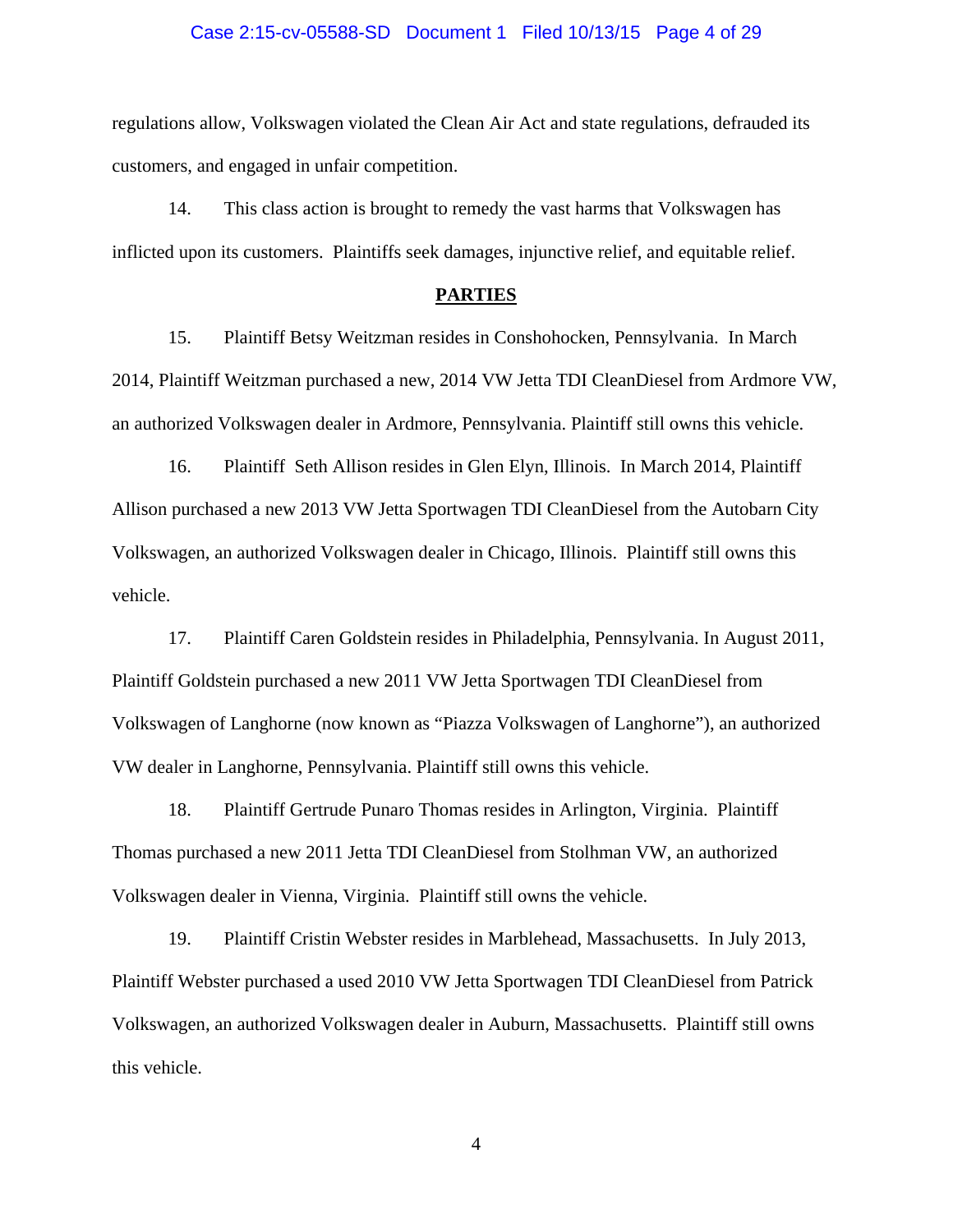#### Case 2:15-cv-05588-SD Document 1 Filed 10/13/15 Page 5 of 29

20. Defendant Volkswagen Group of America is a New Jersey corporation with its principal place of business in Herndon, Virginia, and its Eastern Regional headquarters located in Woodcliff Lakes, New Jersey.

21. At all relevant times, Volkswagen manufactured, distributed, sold, leased and warranted the vehicles with defeat devices under the Volkswagen and Audi names throughout the United States. The defeat device, engine, and engine control systems were all designed by Volkswagen or its agents. Volkswagen also developed and distributed its owners' manuals, warranty materials, advertisements and other promotional materials related to the vehicles containing defeat devices.

#### **JURISDICTION AND VENUE**

22. This Court has jurisdiction over this action pursuant to the Class Action Fairness Act, 28 U.S.C. § 1332(d), because at least one class member is a citizen of a state other than that of Defendant, there are more than 100 class members, and the aggregate amount in controversy exceeds \$5 million, exclusive of interest and costs.

23. Venue is proper in this District under 28 U.S.C. § 1391(b) because Defendant is subject to personal jurisdiction in the District, regularly conducts business in the District, and has caused harm to putative class members residing in the District.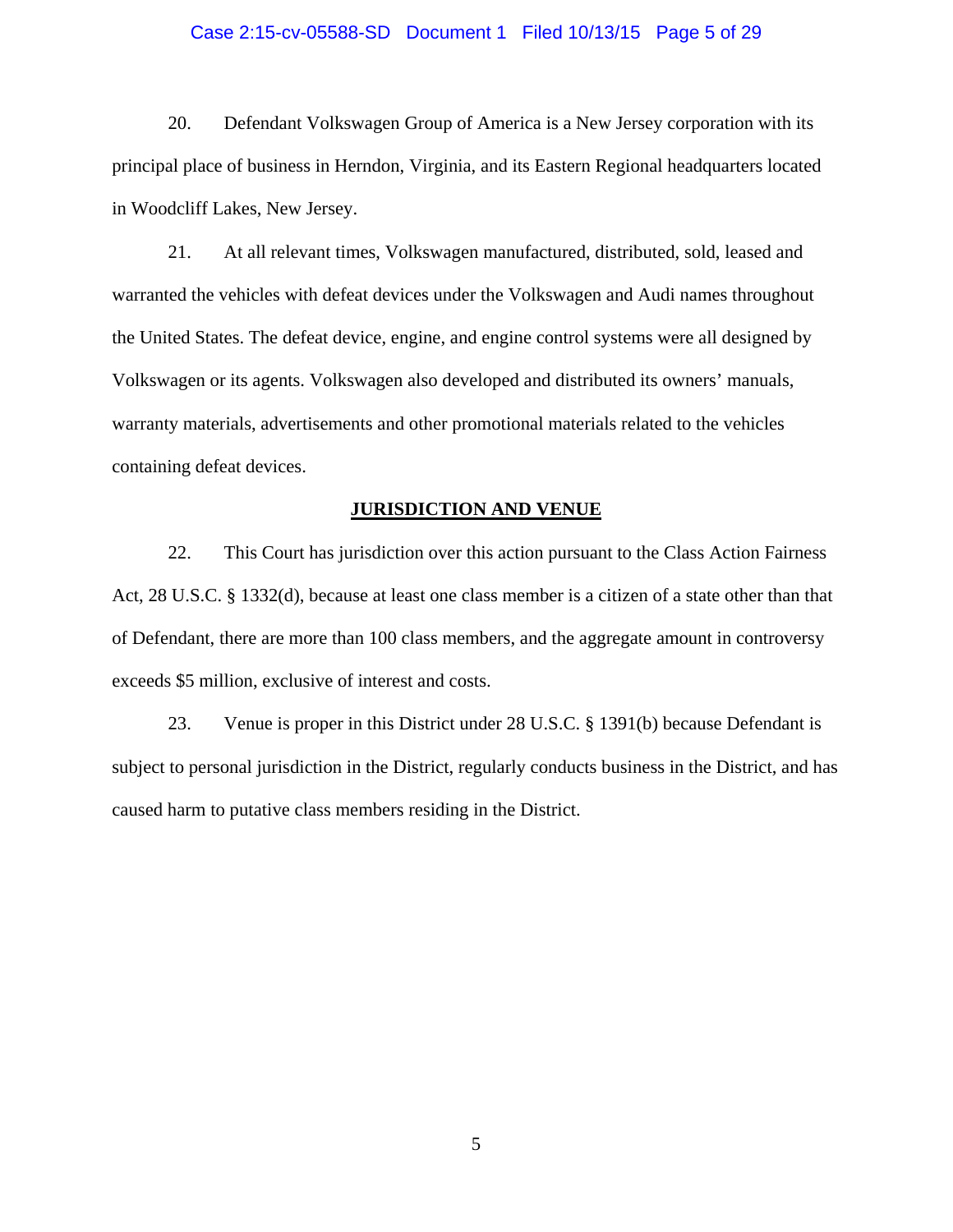### **CLASS ACTION ALLEGATIONS**

24. Plaintiffs bring this action on behalf of themselves and as a class action, pursuant to the provisions of Rules  $23(a)$ , (b)(2), and (b)(3) of the Federal Rules of Civil Procedure, on behalf of the following class (the "Class"):

> All persons in the United States who are current or former owners and/or lessees of a "Defeat Device Vehicle." Defeat Device Vehicles include: MY 2009-2015 VW Jetta; MY 2009-2015 VW Beetle; MY 2009-2015 VW Golf; MY 2012-2015 VW Passat; and MY 2009-2015 Audi A3.

Excluded from the Class are Volkswagen and its subsidiaries and affiliates, and the judge to whom this case is assigned and his or her immediate family.

25. The members of the Class are readily ascertainable but are so numerous that joinder is impracticable. The exact number and names of the members of the Class are presently unknown to Plaintiffs, but can be easily ascertained through discovery, with approximately 483,000 affected vehicles sold in the United States.

26. There are questions of law and fact common to the Class, and such questions predominate over individual questions. Defendant pursued a common course of conduct toward the Class as alleged. This action arises out of a common nucleus of operative facts. Common questions include:

- a. Whether Volkswagen designed, advertised, marketed, distributed, leased, sold, or otherwise placed vehicles containing a defeat device into the stream of commerce in the United States;
- b. Whether the Clean Diesel engine system in the affected vehicles contains a defect in that it does not comply with EPA requirements and other environmental laws and regulations;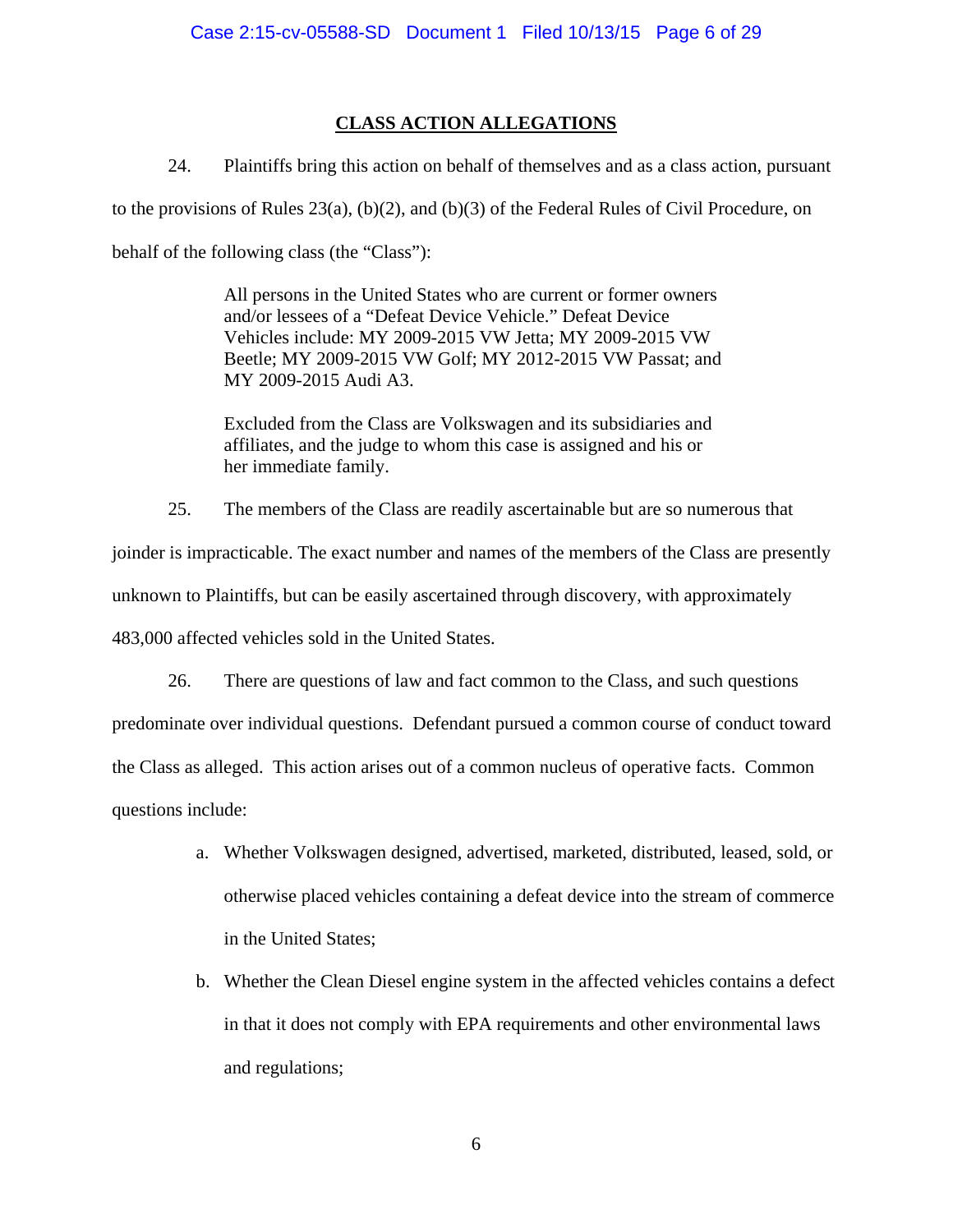- c. Whether the Clean Diesel engine systems in the affected vehicles can be made to comply with EPA standards, and whether such compliance will impact the performance or fuel efficiency of the vehicles;
- d. Whether Volkswagen's conduct violates consumer protection statutes, warranty laws, and other laws as asserted herein;
- e. Whether Plaintiffs and the Class overpaid for their vehicles;
- f. Whether any recall program implemented by Volkswagen can provide Plaintiffs and the Class with the benefit of their bargain or whether further relief and damages are necessary to make Plaintiffs and the Class whole;
- g. Whether any "fixes" implemented by Volkswagen come at the expense of performance or fuel economy, causing further harm to Plaintiffs and the Class;
- h. Whether Plaintiffs and the Class are entitled to equitable relief, including, but not limited to, restitution or other injunctive relief; and
- i. Whether Plaintiffs and the Class are entitled to damages and other monetary relief and, if so, in what amount.

27. Plaintiffs will fairly and adequately represent the interests of the Class. Plaintiffs have no interests that are antagonistic to those of the Class. Plaintiffs have the ability to assist and adequately protect the rights and interests of the Class during the litigation. Further, Plaintiffs are represented by counsel who are competent and experienced in consumer class action litigation.

28. This class action is not only the appropriate method for the fair and efficient adjudication of the controversy, but is, in fact, the superior method to all other available methods because: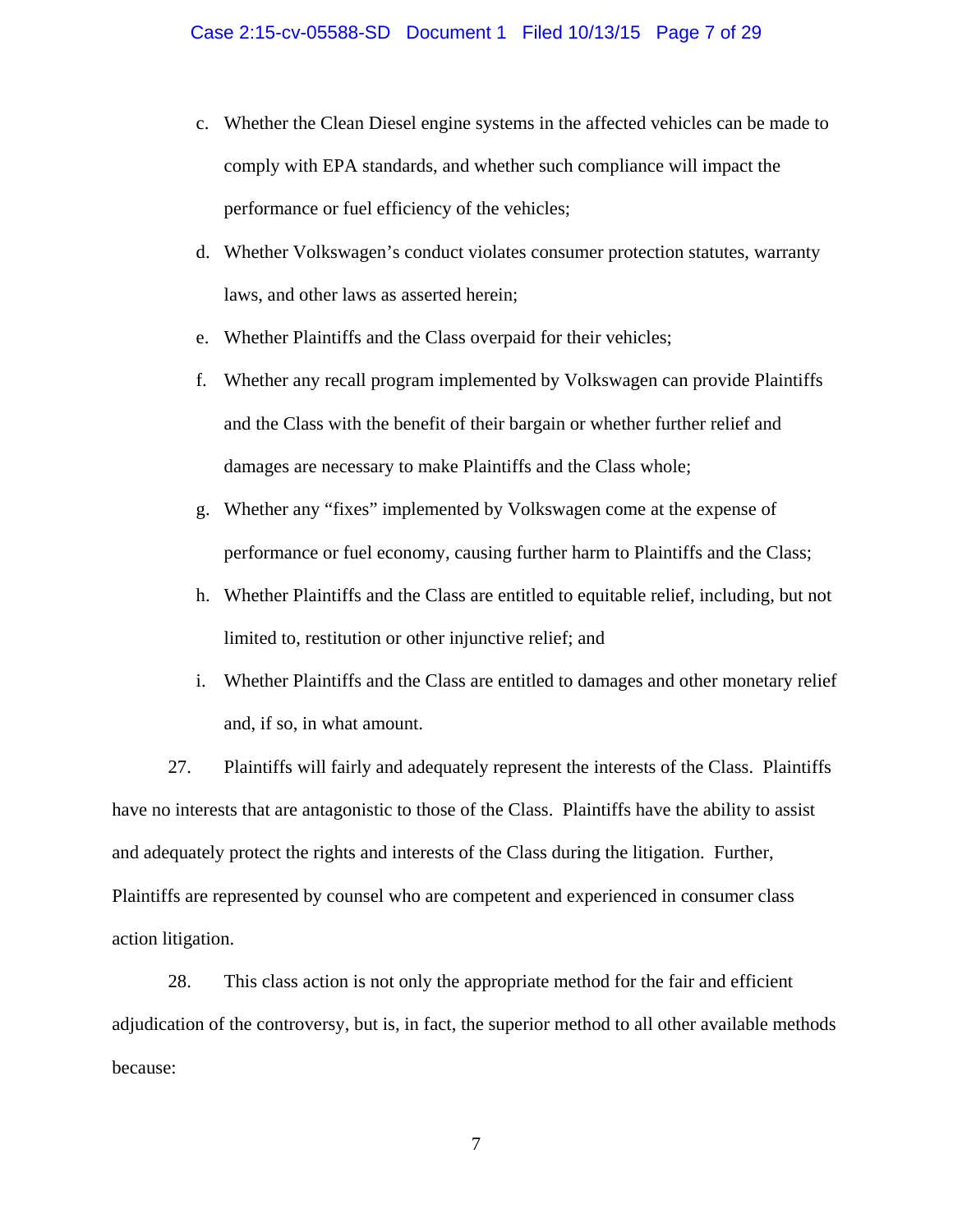- a. the joinder of thousands of geographically diverse individual class members is impracticable, cumbersome, unduly burdensome, and a waste of judicial and/or litigation resources;
- b. there is no special interest by class members in individually controlling prosecution of separate causes of action;
- c. Class members' individual claims are relatively modest compared with the expense of litigating the claim, thereby making it impracticable, unduly burdensome, expensive, if not totally impossible, to justify individual class members' addressing their losses;
- d. when Defendant's liability has been adjudicated, the claims of all class members can be determined by the Court and administered efficiently in a manner that is far less erroneous, burdensome, and expensive than if it were attempted through filing, discovery, and trial of many individual cases;
- e. this class action will promote orderly, efficient, expeditious, and appropriate adjudication and administration of class claims to promote economies of time, resources, and limited pool of recovery;
- f. this class action will assure uniformity of decisions among class members;
- g. without this class action, restitution will not be ordered and Defendant will be able to reap the benefits or profits of its wrongdoing; and
- h. the resolution of this controversy through this class action presents fewer management difficulties than individual claims filed in which the parties may be subject to varying indifferent adjudications of their rights.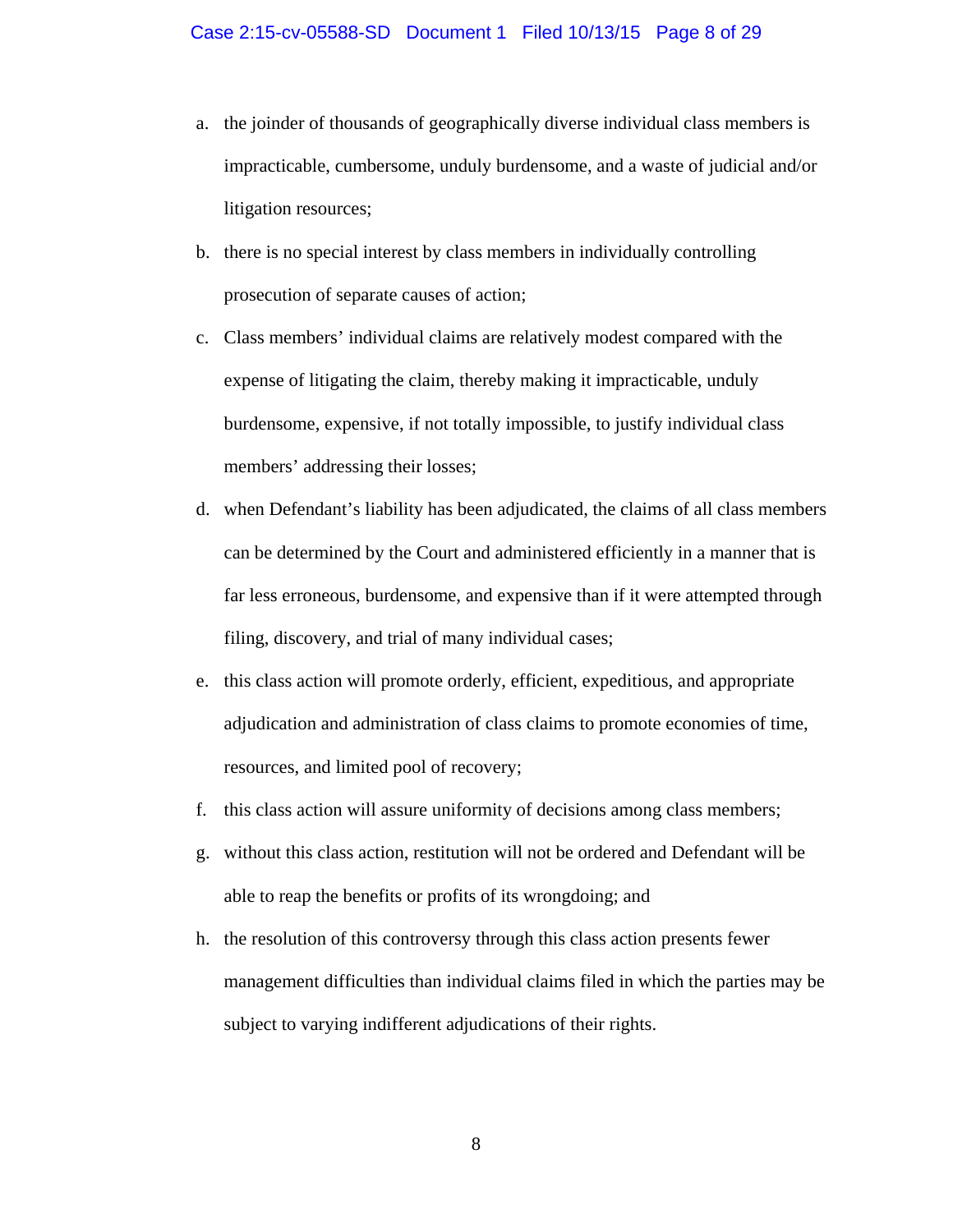#### Case 2:15-cv-05588-SD Document 1 Filed 10/13/15 Page 9 of 29

29. Class certification is also appropriate because Defendant has acted, or refused to act, on grounds generally applicable to the Class, making class-wide equitable, injunctive, declaratory and monetary relief appropriate. In addition, the prosecution of separate actions by or against individual members of the Class would create a risk of incompatible standards of conduct for Defendant and inconsistent or varying adjudications for all parties.

### **FACTUAL ALLEGATIONS**

30. Although under 1% of automobiles sold in the United States are powered by diesel engines, approximately 23% of those sold by Volkswagen are diesels, with those vehicles making up the bulk of diesel automobile sales in the U.S.

31. To achieve this success in the marketplace, Volkswagen promoted their diesel cars as "clean" and "green" vehicles. The terms "Clean Diesel" and "CleanDiesel" are marketing terms Volkswagen has used to promote its vehicles in many forms of advertising media.

32. As just several examples of Volkswagen's widespread and pervasive misrepresentations, in the series of advertisements below Volkswagen touts its Clean Diesel engines as "eco-conscious," all while delivering improved fuel efficiency and enhanced performance.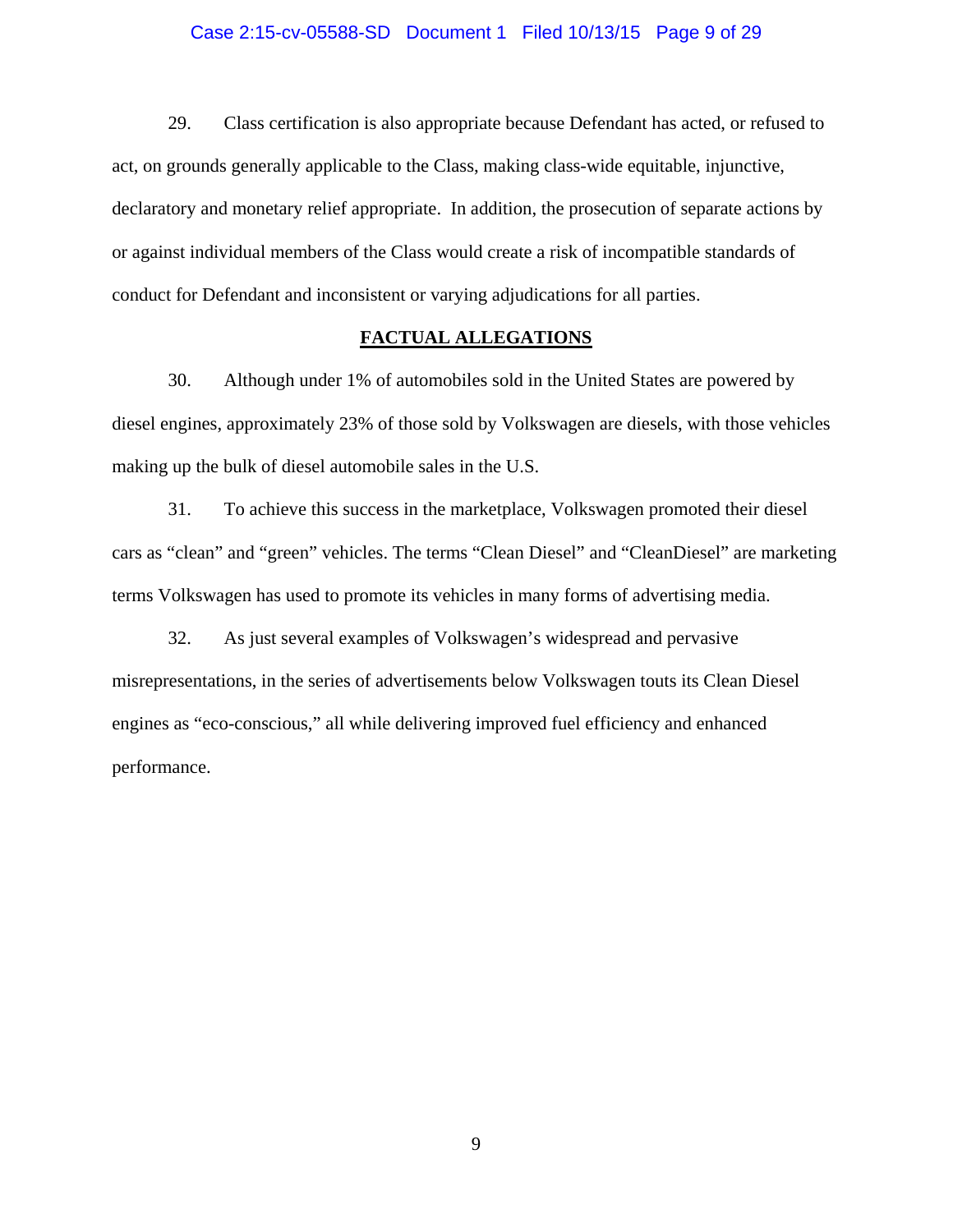### Case 2:15-cv-05588-SD Document 1 Filed 10/13/15 Page 10 of 29

# Diesel has really cleaned up its act.

Find out how clean diesel technology impects fuel efficiency and performance, while also being a more eco-conscious choice.

Go to clearlybetterclesel.org



# Not just how far, but how fun.

With efficient diesel technology, TDI Clean Diesel lets you travel much farther between stops for fuel than with<br>comparable gasoline engines. "And since our TDI Clean Diesel engines are turbocharged, each one of those miles will be infinitely more fun.



# Reach all of your longrange goals.

Volkswagen offers the most clean diesels of any brand in the U.S. That's why it's not surprising VW has the most 2013 models that get over 40 mpg. <sup>16</sup> For instance, with the Passal TDI getting up to 43 hwy mpg, you can travel up to 795 miles on one tank of fuel. " That's better range than any hybrid in its class.

and has been companies

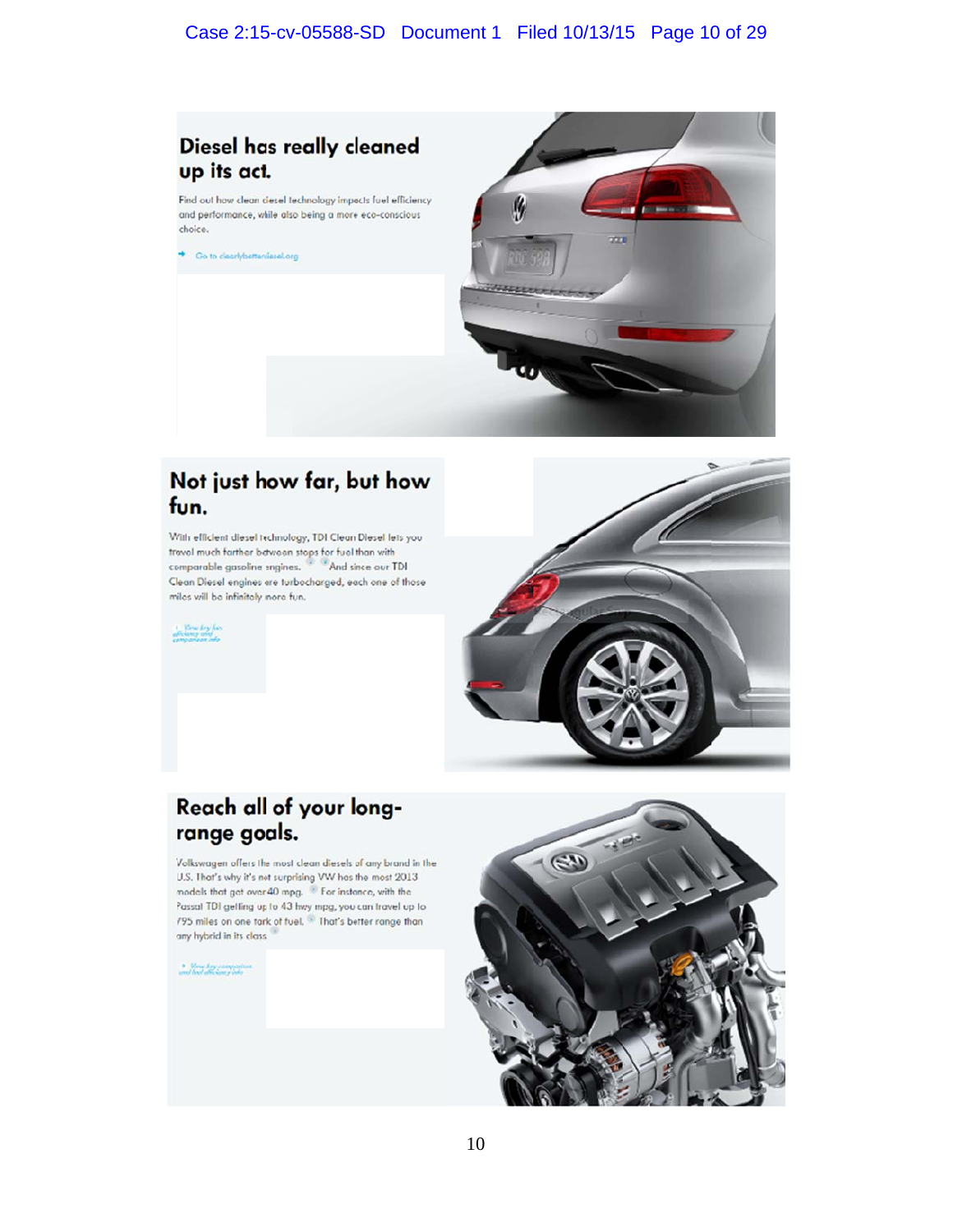### Case 2:15-cv-05588-SD Document 1 Filed 10/13/15 Page 11 of 29

33. part of an environmentally-friendly "philosophy" that produced "eco-conscious" vehicles that were "still fun to drive." 3. Volkswagen even went so far as to declare that its Clean Diesel technology was



34 Volkswagen, as Volkswagen has purposefully evaded state and federal environmental laws and regulations using its defeat device. 4. All of the above has recently been shown to be a pervasive fraud committed by

35. 2015, along with a letter from the California Air Resources Board also dated September 18, 2015, Volkswagen included sophisticated software in "clean" diesel vehicles sold in the United States that detected when the vehicle was undergoing official emissions testing. While undergoing emissions testing, the software turns on full emissions controls, leading to emissions that meet government-regulated emissions standards during emission testing. During normal driving, however, these controls are suppressed through the "defeat device" software, and the 5. As explained in the EPA's Notice of Violation ("NOV") dated September 18,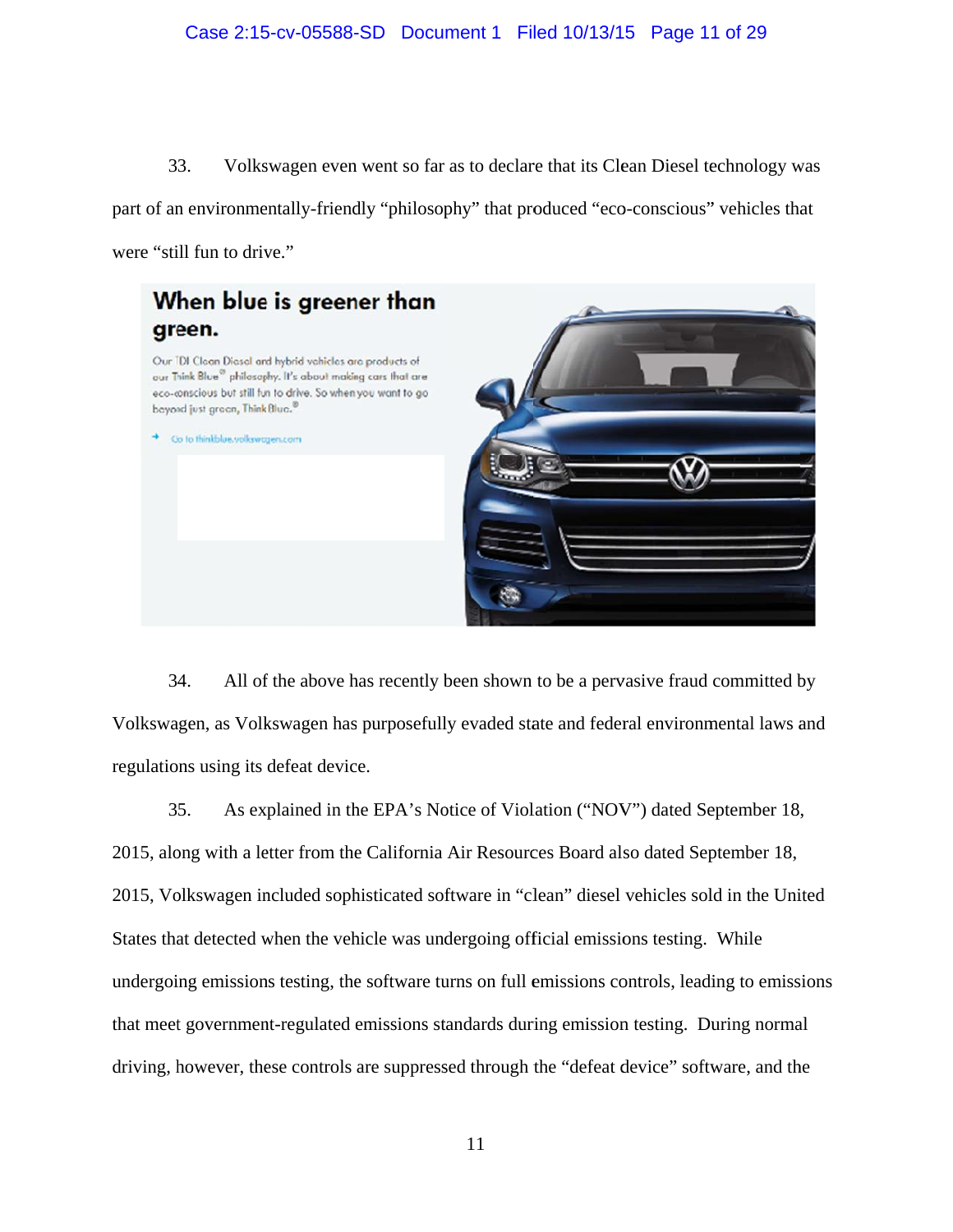#### Case 2:15-cv-05588-SD Document 1 Filed 10/13/15 Page 12 of 29

vehicles' emissions increase dramatically. During normal operation the vehicles emitted between 10 and 40 times as much pollution into the environment as is allowed under the Clean Air Act and state regulations, including up to 40 times the standard allowed for nitrogen oxides ("NOx") – a dangerous pollutant.

36. NOx contributes to nitrogen dioxide, ground-level ozone, and fine particulate matter. When humans are exposed to nitrogen dioxide, they may be at a greater risk for serious health dangers, including asthma attacks and other respiratory illness requiring hospitalization. Ozone and particulate matter exposure have been associated with premature death due to respiratory-related or cardiovascular-related effects. Children, the elderly, and people with preexisting respiratory illness are at an elevated risk for adverse health consequences associated with these pollutants.

37. The Clean Air Act requires car makers to certify that vehicles sold in the United States meet federal emissions standards. The EPA certifies conformity with regulations to car makers for vehicles that satisfy emissions regulations. To be sold in the United States, a vehicle must be certified by the EPA to comply with its regulations.

38. Since at least 2008, Volkswagen has held out its Clean Diesel cars as complying with the Clean Air Act and other environmental laws and regulations, while offering an enhanced driving experience and excellent fuel economy. For instance, in introducing the 2.0L TDI Clean Diesel engine in 2008, Volkswagen touted it as a "fantastic power train" that "gives very good fuel economy" and "is also good for the environment because it puts out 25% less greenhouse gas emissions than what a gasoline engine would . . . cuts out the particulate emissions by 90% and the emissions of nitrous oxide are cut by 95% . . . [and is] clean enough to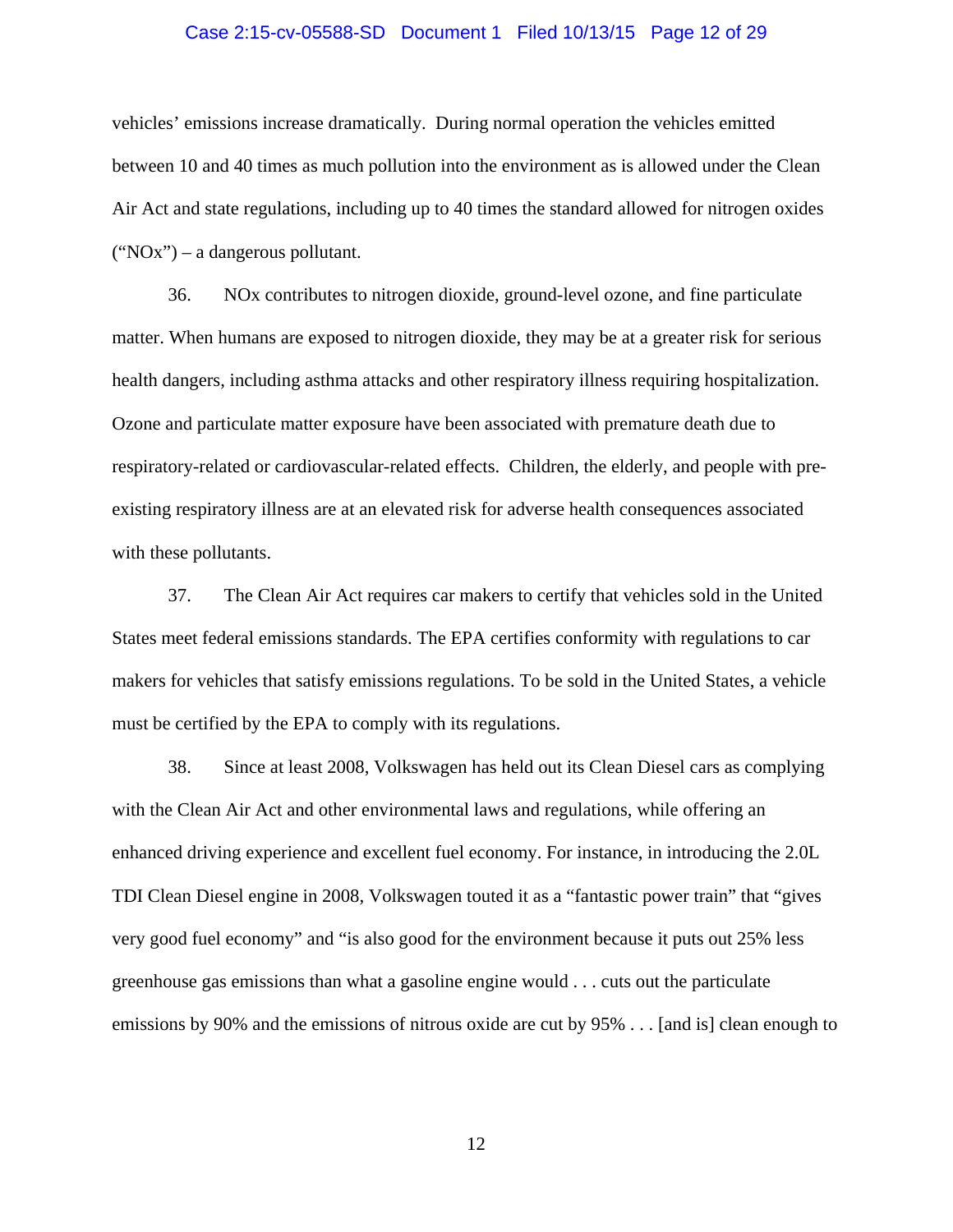#### Case 2:15-cv-05588-SD Document 1 Filed 10/13/15 Page 13 of 29

be certified in all 50 states." *See* http://www.volkswagenag.com/content/vwcorp/ info\_center/en/news/2008/10/ vw\_in\_fuel\_economy\_guide.html (last accessed Sept. 30, 2015).

39. The combination of supposed benefits of a "TDI Clean Diesel" engine – low emissions, fuel efficiency, and strong performance – was especially attractive to consumers, as Volkswagen promoted a product with features that were in key respects superior to vehicles offering gasoline or hybrid engines.

40. Not only did Volkswagen target consumers with deliberately false advertising that promised things that were impossible for it to deliver while complying with the law, it charged them steep premiums for vehicles featuring Clean Diesel engines. These premiums occur across all of the vehicle lines in which Volkswagen installed its defeat device, exceeded \$6,000 for one model and approached \$7,000 for another.

41. Volkswagen has announced that it has suspended sales of the subject vehicles in the United States until the defeat devices are removed from the vehicles and the vehicles are actually legal to sell in the United States.

42. While there is a massive recall effort being taken by Volkswagen abroad, and a recall has been ordered by the EPA, the details of such a recall have not yet been announced for vehicles in the United States. Even to the extent it may be possible to bring defeat device vehicles into compliance with federal and state emissions standards, it is widely recognized that bringing about such compliance will almost certainly harm vehicle performance and fuel economy.

43. Likewise, such a recall will not remedy the extensive economic harm Volkswagen has inflicted upon its customers, who have paid steep premiums for vehicles that were attractive precisely because of the false promises made by Volkswagen. "Clean Diesel" vehicles have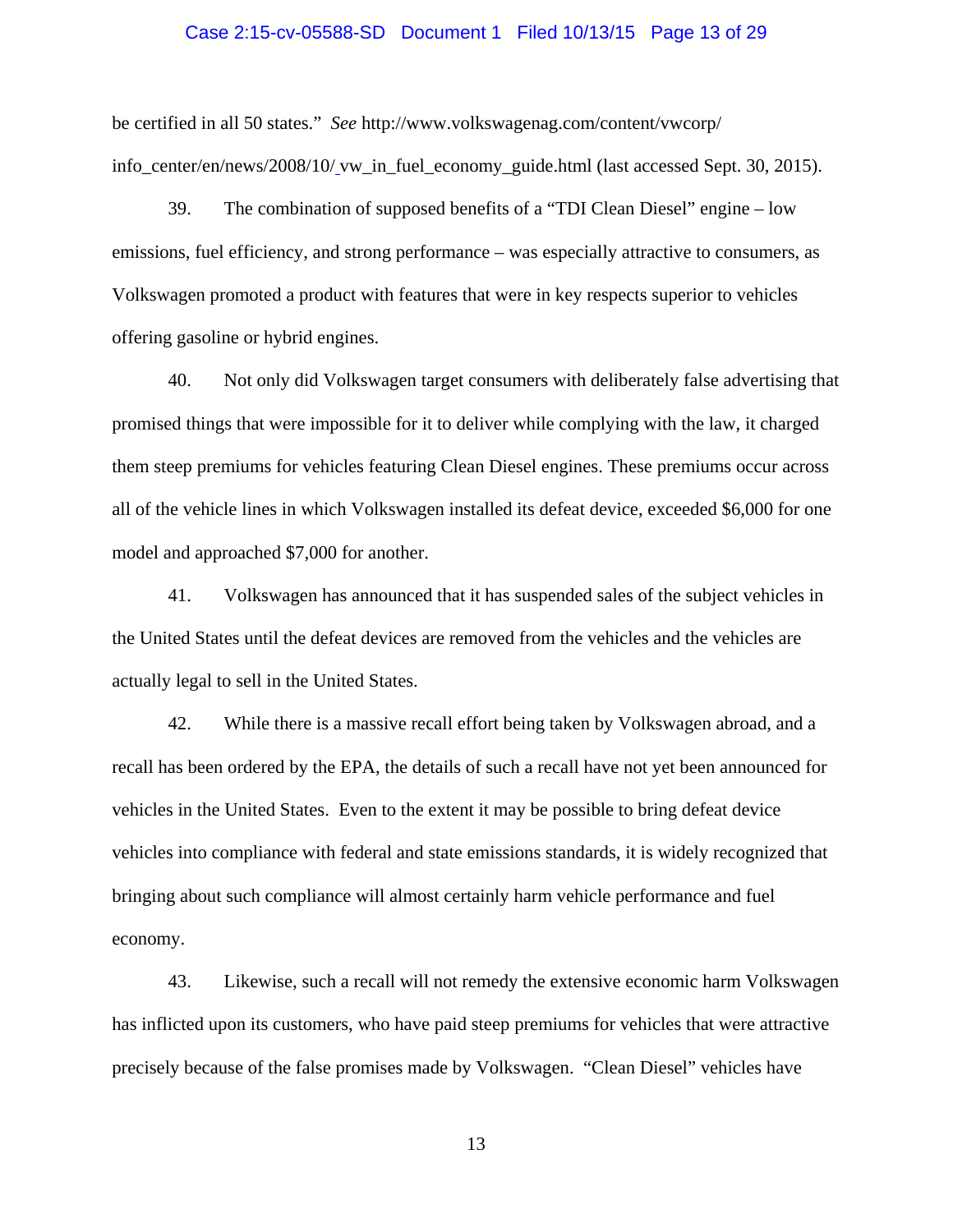#### Case 2:15-cv-05588-SD Document 1 Filed 10/13/15 Page 14 of 29

sharply decreased in value and are presently unsalable. In fact, Volkswagen has halted all sales of such vehicles, new or used.

44. Along with the diminished value of their vehicles, Plaintiffs and the Class are stuck with cars that severely pollute and harm the environment. "Eco-consciousness" was a core, but non-existent, benefit promoted by Volkswagen in the first place.

#### **DEFENDANT'S MISCONDUCT TOLLS THE STATUTE OF LIMITATIONS**

#### **A. Discovery Rule Tolling**

45. Volkswagen's defeat devices, by their very nature, are clandestine. Plaintiffs could not have discovered that Volkswagen concealed and misrepresented the true emissions levels of its vehicles through the use of defeat devices, which, by design, conceal the fact that the exhaust emissions during normal vehicle use actually exceeded amounts allowed by applicable regulations.

46. Volkswagen's efforts to deceive consumers and regulators were the result of Volkswagen's deliberate concealment and fraud.

47. Plaintiffs could not have reasonably discovered, or have reason to suspect, that Volkswagen intentionally concealed information about the defeat devices from federal and state regulators and Volkswagen's customers.

48. Until the recent revelations about Volkswagen's misconduct uncovered by the EPA, no reasonable and diligent investigation by consumers could have led to the discovery of the defeat devices, as Volkswagen solely possessed information about the existence of its sophisticated emissions fraud scheme.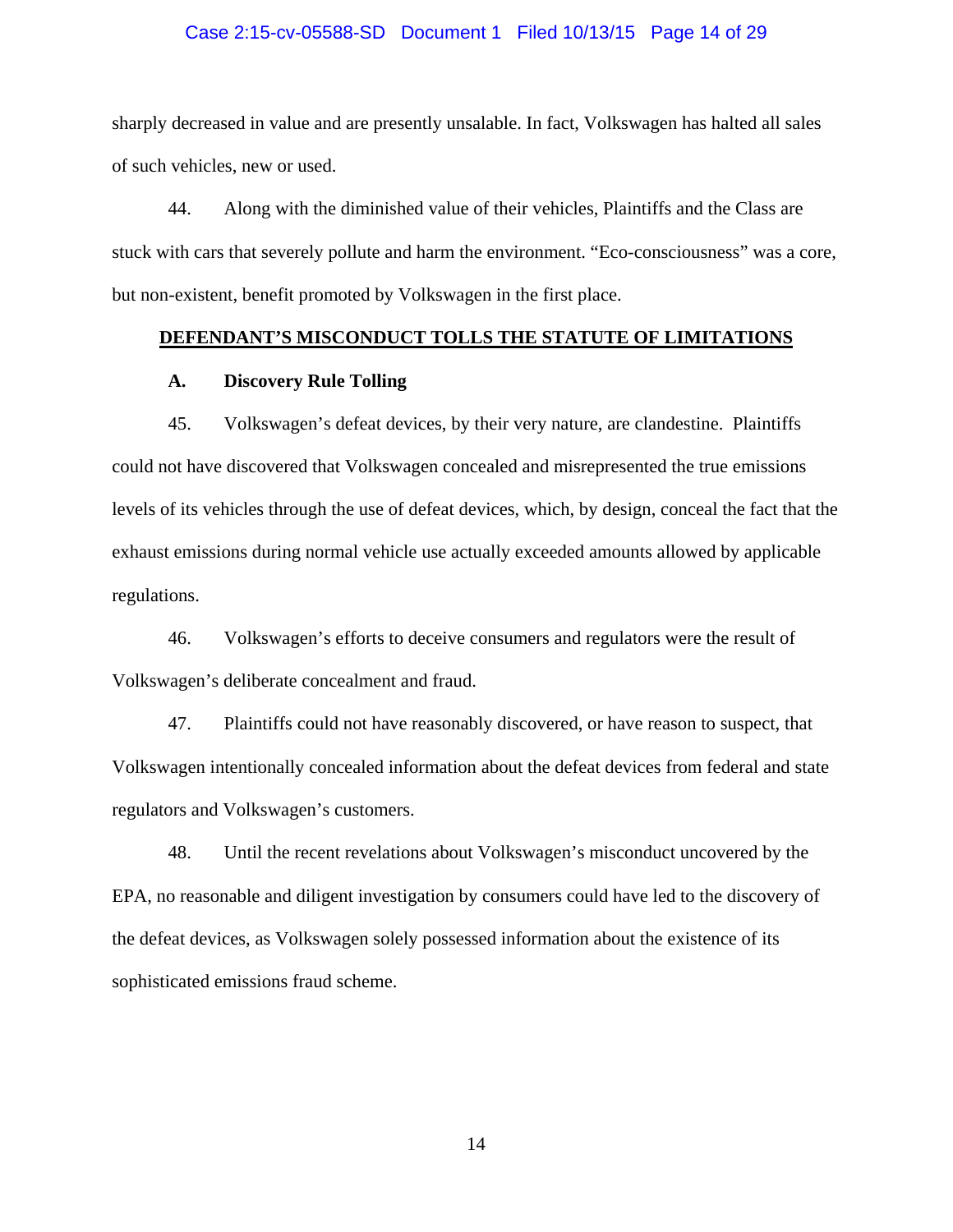#### **B. Tolling Due To Fraudulent Concealment**

49. For the reasons set forth above, all applicable statutes of limitation have been tolled by Volkswagen's active fraudulent concealment of the facts alleged in this Complaint.

50. Volkswagen actively concealed and misrepresented them through the use of defeat devices, took deliberate and elaborate measures to do so, all while actively deceiving its customers about the true emissions levels, performance, and fuel economy of its vehicles.

### **C. Estoppel**

51. Volkswagen was under a continuous duty to disclose to consumers, including Plaintiffs, the facts that it knew about the emissions, fuel economy, and performance of the vehicles equipped with defeat devices, and of those vehicles' inability to comply with federal and state emission standards.

52. Volkswagen violated this duty and unlawfully circumvented federal and state emission standards through the use of defeat devices, and Volkswagen intentionally misrepresented the ability of the subject vehicles to comply with state and federal law regulating vehicle emissions and clean air.

53. Volkswagen is therefore estopped from relying on any statutes of limitation defenses in this action.

### **COUNT I (Fraud)**

54. Plaintiffs reallege and incorporate by reference all paragraphs as though fully set forth herein.

55. Volkswagen intentionally concealed and suppressed material facts concerning the quality of the defeat device vehicles. As alleged in this Complaint, notwithstanding references in the very model names of the subject vehicles as "Clean Diesel," or to their engines as "TDI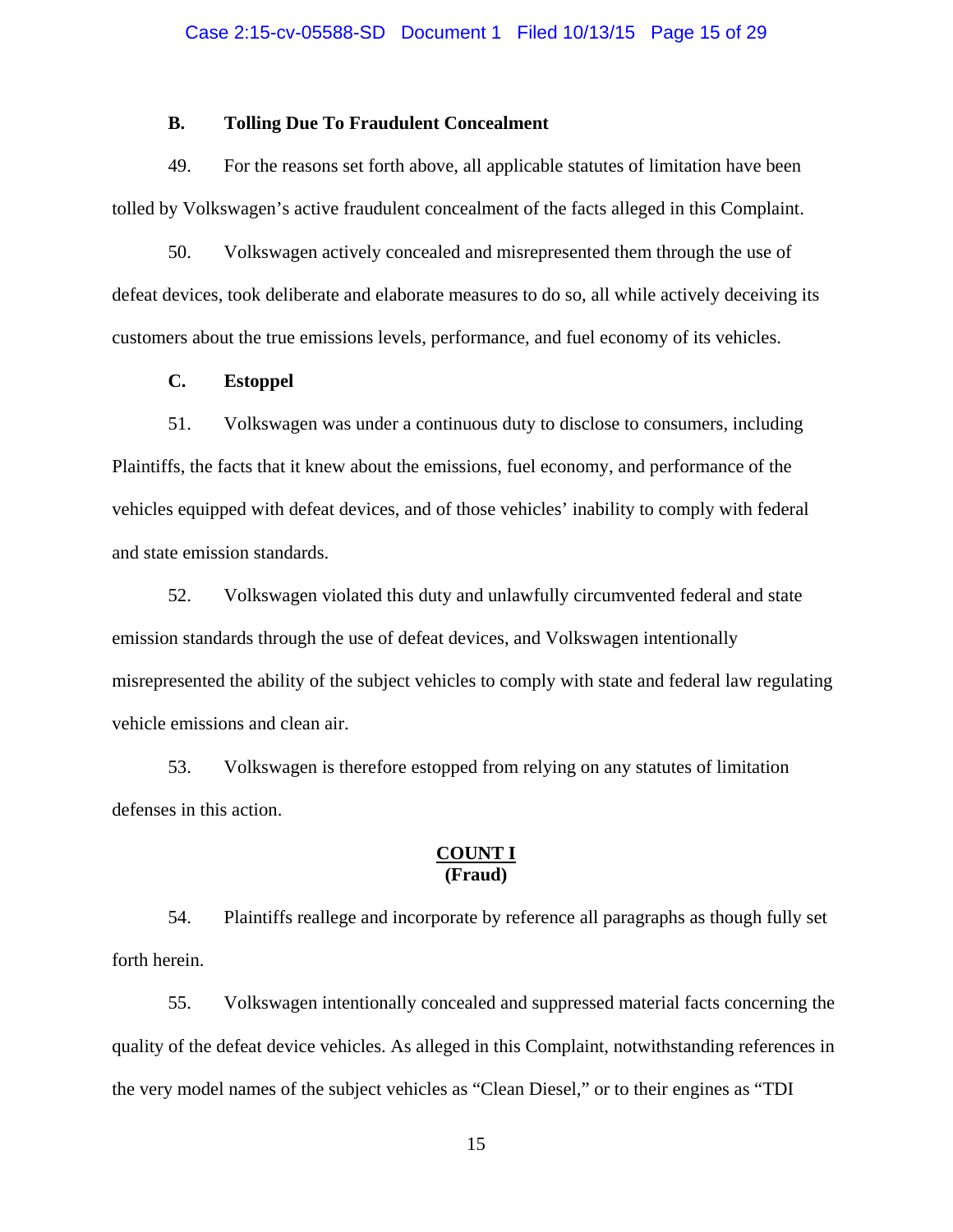#### Case 2:15-cv-05588-SD Document 1 Filed 10/13/15 Page 16 of 29

Clean Diesel" engines, Volkswagen engaged in a clandestine scheme to evade federal and state vehicle emissions standards by installing software designed to conceal its vehicles' emissions. The software installed on the vehicles at issue was designed to turn on during emissions certification testing, such that the vehicles would show far lower emissions than when actually operating on the road. The result was what Volkswagen intended: vehicles passed emissions certifications by way of deliberately induced false readings; in other words, Volkswagen cheated the test time and time again.

56. Plaintiffs and class members reasonably relied upon Volkswagen's false representations, and had no way of knowing that Volkswagen's representations were false and misleading.

57. As alleged above, Volkswagen employed a highly sophisticated method of deception.

58. As Volkswagen calculated, its customers, including Plaintiffs and class members, highly valued the fact that the vehicles they were purchasing or leasing were clean diesel cars, and they bought them at premium prices.

59. Volkswagen had a duty to disclose the emissions scheme it engaged in with respect to the vehicles at issue because knowledge of the scheme and its details were known and/or accessible only to Volkswagen, because Volkswagen had exclusive knowledge as to implementation and maintenance of its scheme, and because Volkswagen knew the facts were not known to or reasonably discoverable by Plaintiffs or the Class.

60. Volkswagen also had a duty to disclose because it made affirmative representations about the qualities of its vehicles with respect to emissions standards, starting with references to them as clean diesel cars, or cars with clean diesel engines, which were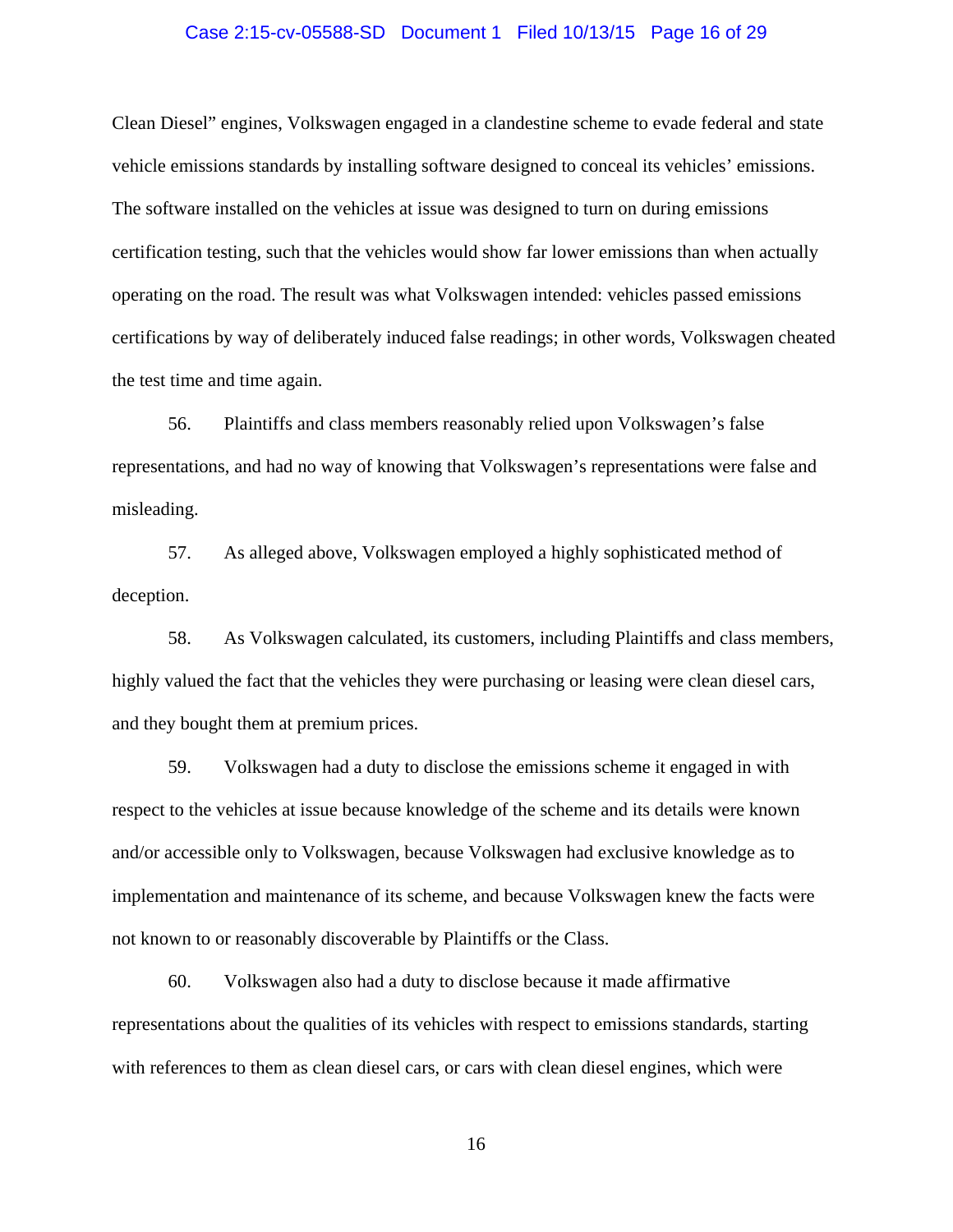#### Case 2:15-cv-05588-SD Document 1 Filed 10/13/15 Page 17 of 29

misleading, deceptive, and incomplete without the disclosure of the additional facts set forth above regarding its emissions scheme, the actual emissions of its vehicles, its actual philosophy with respect to compliance with federal and state clean air law and emissions regulations, and its actual practices with respect to the vehicles at issue.

61. These omitted and concealed facts were plainly material to Plaintiffs and the Class.

62. Because of the concealment and suppression of material facts, Plaintiffs and the Class have sustained damage because they own vehicles that are diminished in value as a result of Volkswagen's concealment of the actual quality and quantity of those vehicles' emissions.

63. Had Volkswagen's emissions scheme been revealed to the public, Plaintiffs would never have purchased their vehicles, let alone purchased them at a premium price, even assuming such vehicles could have been lawfully sold in the United States. Plaintiffs purchased their vehicles on the reasonable, but false belief, that their vehicles complied with United States emissions standards, and would retain their advertised and promised operating features and characteristics throughout their useful lives.

64. Volkswagen, having sold the vehicles with the defeat device, the value of Plaintiffs' and class members' vehicles was far below their purchase or lease prices, and has diminished as a result of the fraud alleged herein.

65. Volkswagen's fraudulent concealment of its emissions scheme has also tarnished the Volkswagen and Audi brand names attached to Plaintiffs' and class members' vehicles and made it virtually impossible for them to resell their vehicles.

66. Volkswagen is liable to Plaintiffs and class members for damages in an amount to be proven at trial.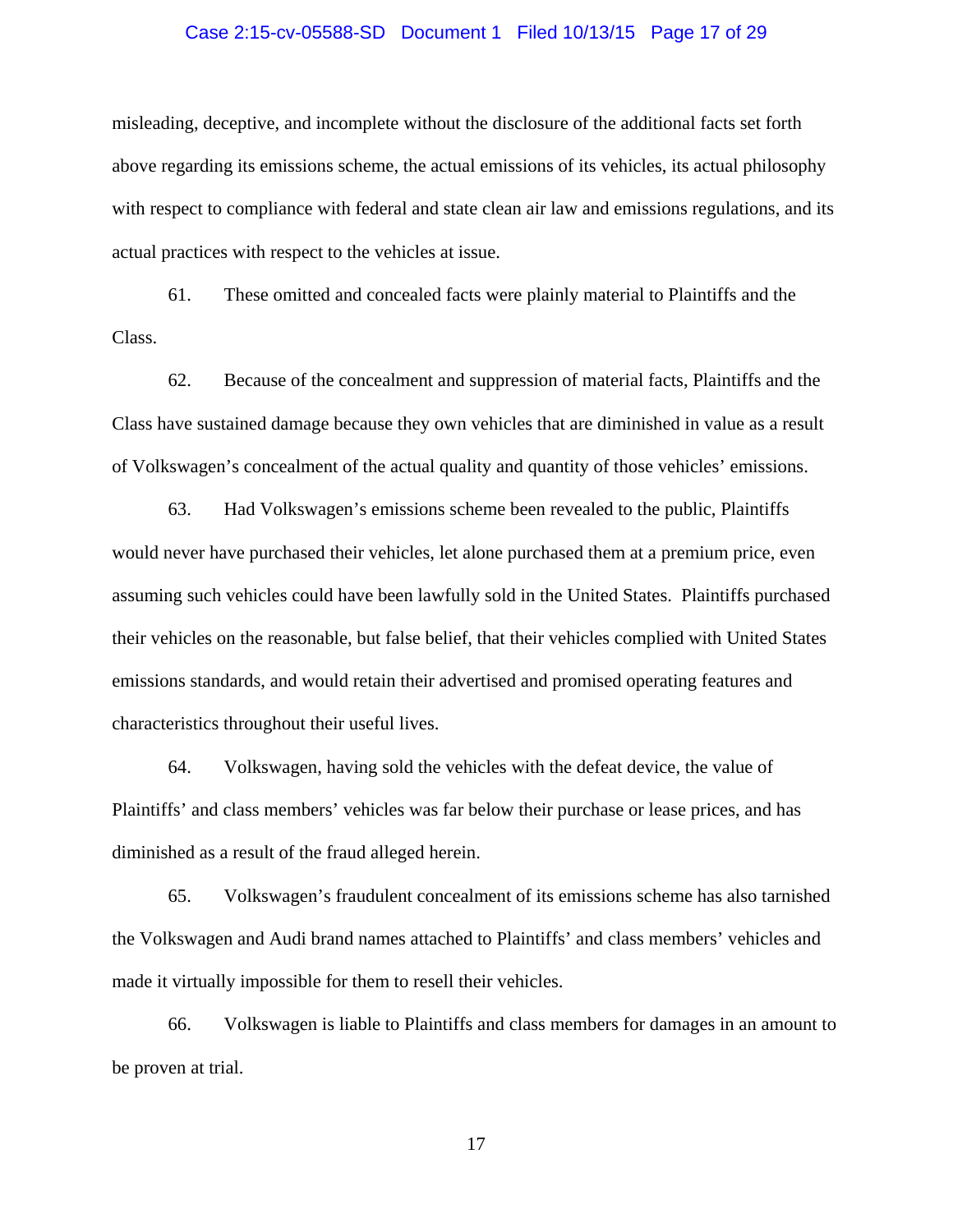### **COUNT II (Breach of Express Contract/Warranty)**

67. Plaintiffs reallege and incorporate by reference all paragraphs as though fully set forth herein.

68. Defendant expressly represented and warranted to purchasers of the subject vehicles that the vehicles at least complied with all applicable laws and regulations relating to exhaust emissions.

69. Such statements became the basis of the bargain for Plaintiffs and other purchasers of the vehicles because such statements are among the facts a reasonable consumer would consider to be material in the purchase of a vehicle.

70. In normal driving conditions, however, the subject vehicles did not comply with applicable environmental regulations.

71. In addition, Defendant stated that the vehicles achieved a certain fuel efficiency in terms of miles per gallon of fuel when tested in accordance with applicable EPA regulations.

72. Those statements created an express warranty that, under EPA test conditions, the vehicle achieved the stated fuel efficiency for purposes of making apples-to-apples comparisons with other vehicles.

73. Testing under EPA regulations presupposes that the vehicles comply with all laws and regulations applicable to automobiles, including environmental regulations.

74. Had the subject vehicles been tested in accordance with EPA fuel efficiency standards while also complying with pollution regulations, they would have achieved significantly lower fuel efficiency than was stated on the EPA mileage sticker on the vehicle.

75. As a result of the foregoing breaches of express warranty, Plaintiffs and other members of the Class have been damaged in that they purchased a vehicle that was unlawful to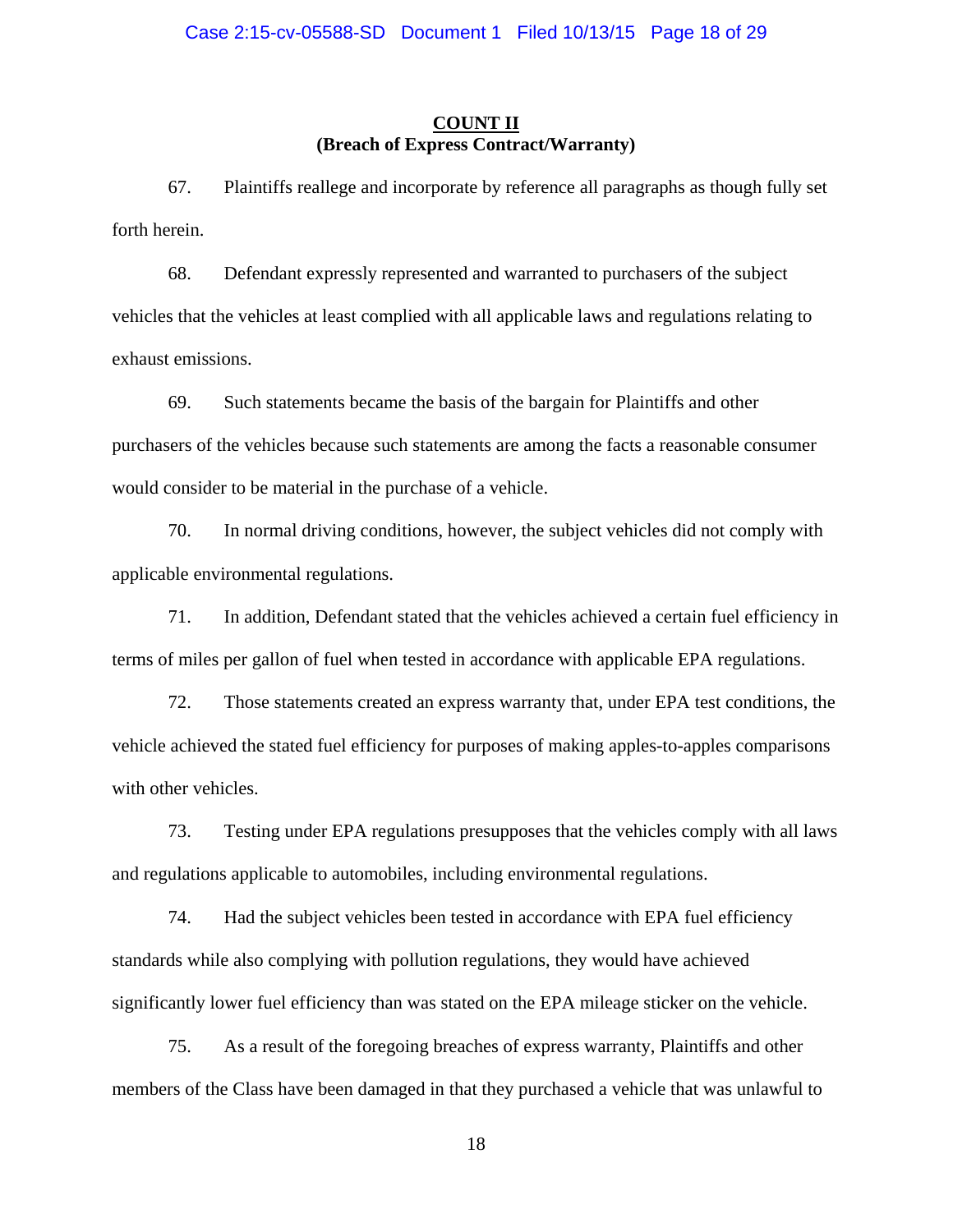### Case 2:15-cv-05588-SD Document 1 Filed 10/13/15 Page 19 of 29

have been sold in the first instance, and, even if lawfully sold, was far less valuable than what they paid for the vehicles.

### **COUNT III (Breach of Implied Warranty of Merchantability)**

76. Plaintiffs reallege and incorporate by reference all paragraphs as though fully set forth herein.

77. Section 2-314 of the Uniform Commercial Code provides that, unless disclaimed, there is an implied warranty of merchantability with respect to the goods being purchased.

78. Among the warranties included within the implied warranty of merchantability is that the goods would pass without objection in the trade under the contract description.

79. For the reasons set forth above, the subject vehicles would not pass without objection in the trade because the retail sale by the manufacturer of a vehicle that contains a defeat device is unlawful.

80. As a result of the foregoing breaches of warranty, Plaintiffs and other members of the Class have been damaged in that they purchased a vehicle that was unlawful to have been sold in the first instance, and, even if lawfully sold, was less valuable than what they paid for the vehicles because the vehicles do not comply with applicable environmental regulations and cost more to operate because, if they are repaired to conform with applicable environmental regulations, they will be less efficient to operate and incur higher fuel costs. Plaintiffs have been damaged in an amount to be proven at trial, including without limitation compensation, incidental, and consequential damages.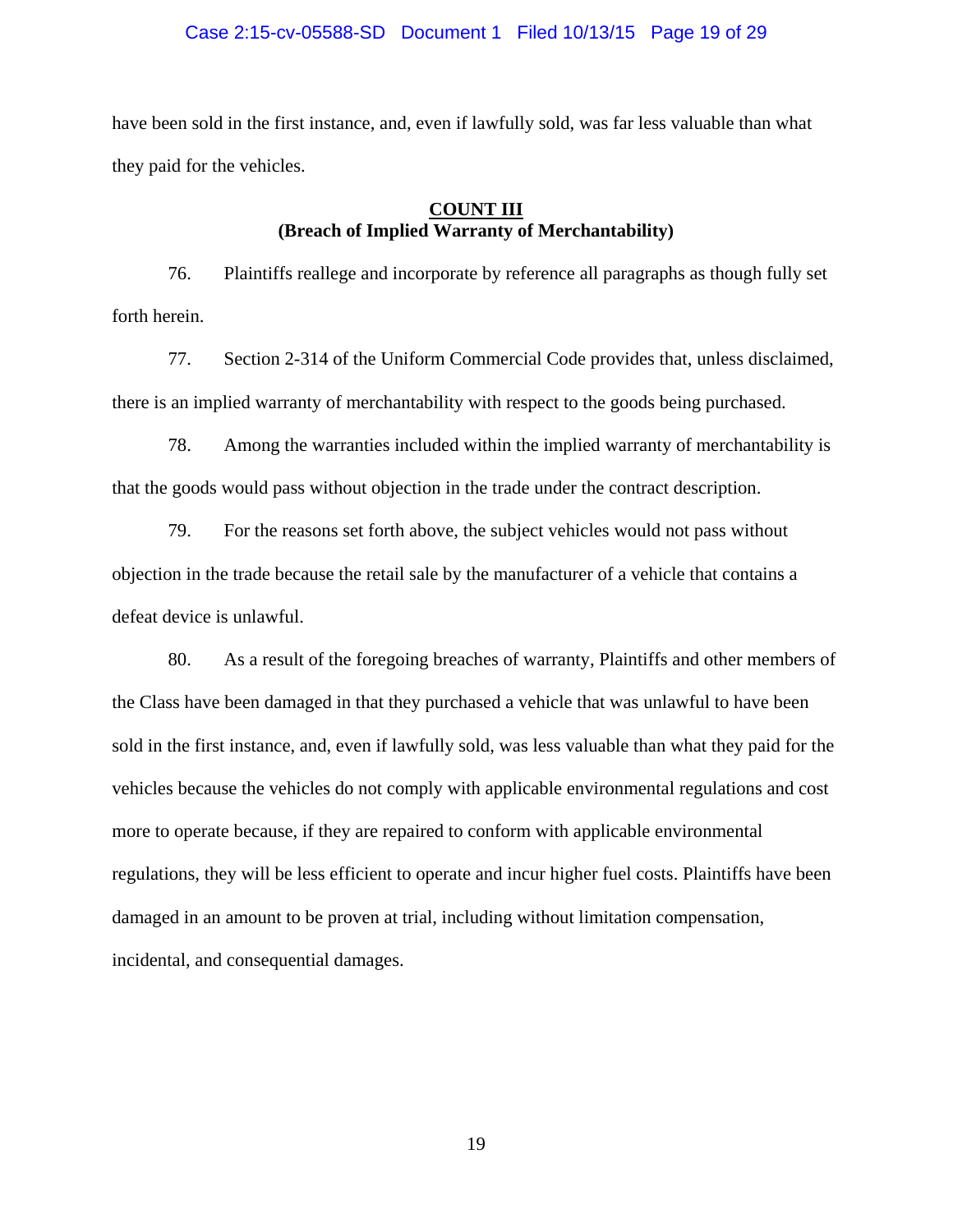### **COUNT IV (Unjust Enrichment)**

81. Plaintiffs reallege and incorporate by reference all paragraphs as though fully set forth herein.

82. Volkswagen has been unjustly enriched in that it intentionally sold vehicles with defeat devices, which were intended to mask the fact that the subject vehicles did not comply with applicable automobile exhaust regulations.

83. When purchasing their vehicles, Plaintiffs and the Class reasonably believed that the subject vehicles complied with applicable environmental regulations and, if properly tested in accordance with EPA mileage standards, would achieve for comparison purposes the mileage stated on the window sticker of the vehicles.

84. Plaintiffs and the Class got less than what they paid for in that the subject vehicles did not comply with applicable environmental regulations, nor was the EPA mileage stated on the sticker usable for comparison purposes for other vehicles.

85. The foregoing did not occur by happenstance or conditions out of Defendant's control. To the contrary, the vehicles were deliberately designed to comply with environmental regulations only when being tested and were known and intended by Defendant to not comply with applicable regulations under ordinary driving conditions.

### **COUNT V (Violation of Illinois Consumer Fraud and Deceptive Business Practices Act (815 ILCS** § **505/1,** *et seq.***))**

86. Plaintiffs reallege and incorporate by reference all paragraphs as though fully set forth herein.

87. This claim is brought by Plaintiff Allison on his own behalf and on behalf of others in Illinois who own or have owned, or lease or have leased, defeat device vehicles.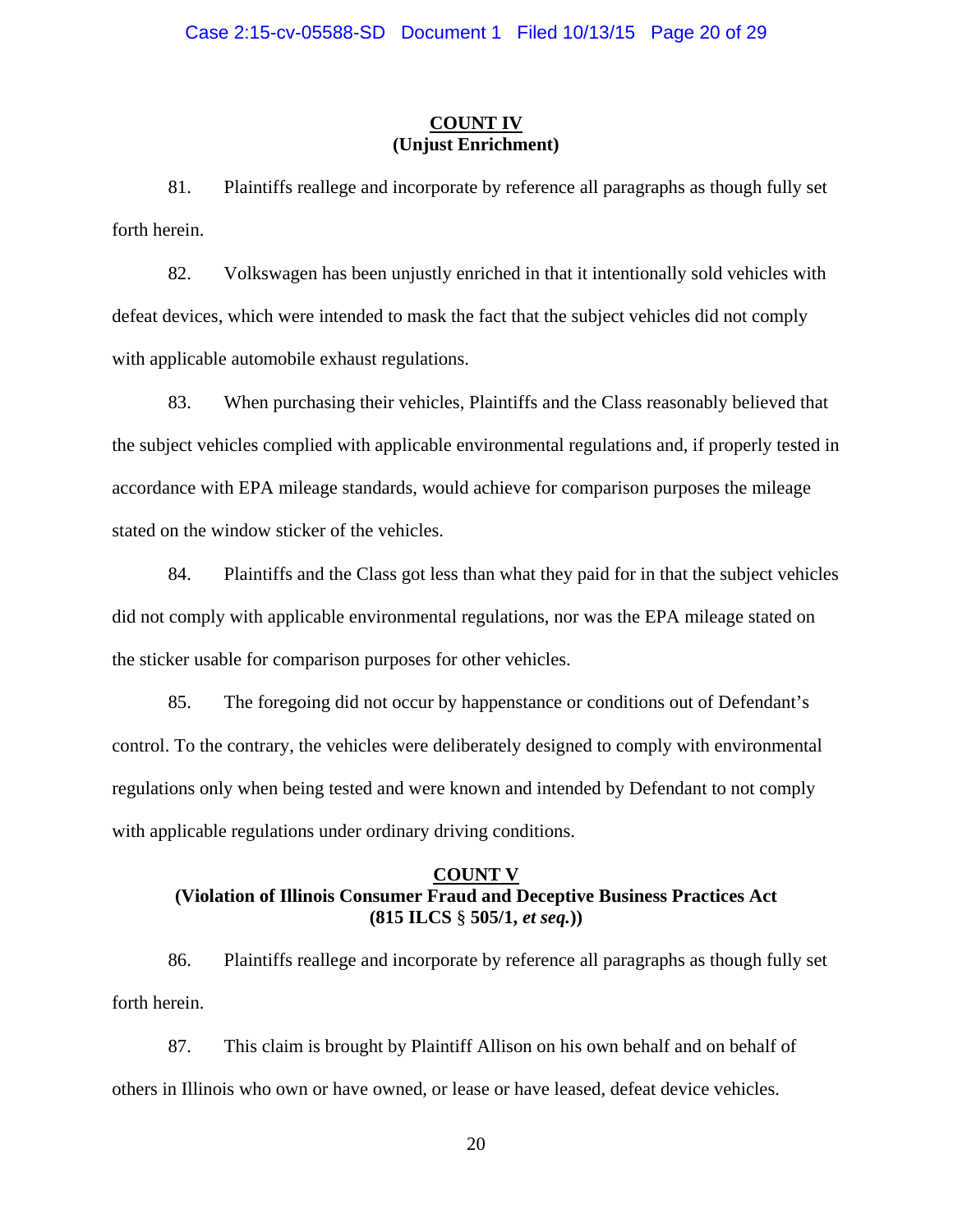#### Case 2:15-cv-05588-SD Document 1 Filed 10/13/15 Page 21 of 29

88. Volkswagen is a "person" as that term is defined in 815 ILCS § 505/1(c).

89. Plaintiff is a "consumer" as that term is defined in 815 ILCS § 505/1(e).

90. The Illinois Consumer Fraud and Deceptive Business Practice Act ("Illinois CFA") prohibits "unfair or deceptive acts or practices, including but not limited to the use or employment of any deception, fraud, false pretense, false promise, misrepresentation or the concealment, suppression or omission of such material fact . . . in the conduct of trade or commerce . . . whether any person has in fact been misled, deceived or damages thereby." 815 ILCS §505/2.

91. Volkswagen participated in misleading, false, or deceptive acts that violated the Illinois CFA. By fraudulently installing the defeat device to make it appear that is Clean Diesel engine systems complied with EPA regulations, Volkswagen engaged in deceptive business practices prohibited by the Illinois CFA.

92. In the course of its business, Volkswagen installed the defeat device and concealed that is Clean Diesel systems failed EPA regulations as described herein and otherwise engaged in activities with a tendency or capacity to deceive. Volkswagen also engaged in unlawful trade practices by employing deception, deceptive acts or practices, fraud, misrepresentations, or concealment, suppression or omission of any material fact with intent that others rely upon such concealment, suppression or omission, in connection with the sale of affected vehicles.

93. Volkswagen has known of its use of the defeat device and the true nature of its Clean Diesel engine system for at least six years, but concealed all of that information until recently.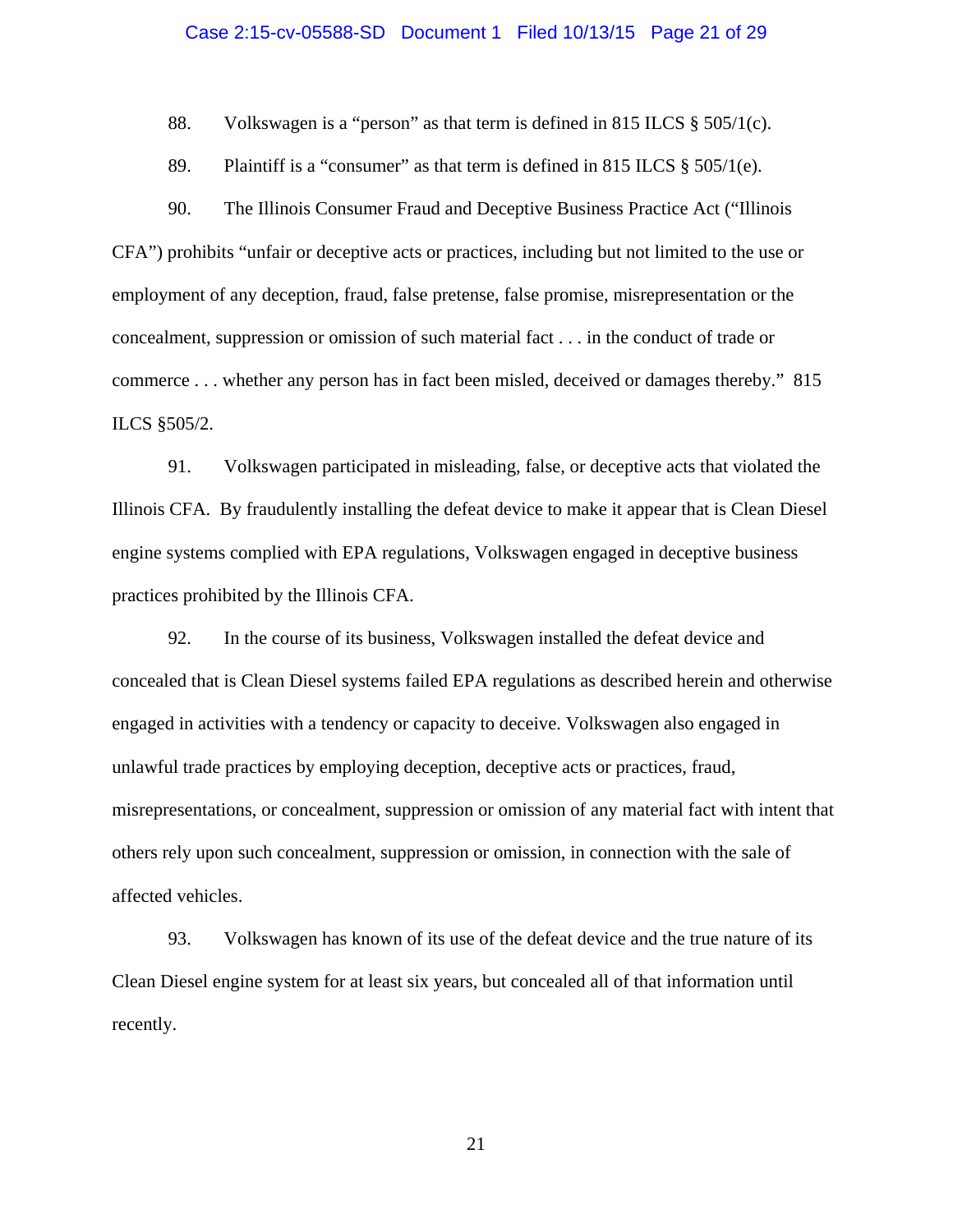#### Case 2:15-cv-05588-SD Document 1 Filed 10/13/15 Page 22 of 29

94. Volkswagen was also aware that it valued profits over environmental cleanliness, efficiency, and lawfulness, and that it was manufacturing, selling and distributing vehicles throughout the United States that did not comply with EPA regulations. Volkswagen concealed this information as well.

95. By failing to disclose and by actively concealing the defeat device and the true cleanliness and performance of the Clean Diesel engine system, by marketing its vehicles as safe, reliable, environmentally clean, efficient, and of high quality, and by presenting itself as a reputable manufacturer that valued safety, environmental cleanliness and efficiency, and stood behind its vehicles after they were sold, Volkswagen engaged in unfair and deceptive business practices in violation of the Illinois CFA.

96. In the course of Volkswagen's business, it willfully failed to disclose and actively concealed the use of the defeat device and true cleanliness and efficiency of the Clean Diesel engine system and serious defects discussed above. Volkswagen compounded the deception by repeatedly asserting that the defeat device vehicles were safe, reliable, environmentally clean, efficient, and of high quality, and by claiming to be a reputable manufacturer that valued safety, environmental cleanliness and efficiency, and stood behind its vehicles once they are on the road.

97. Volkswagen's unfair or deceptive acts or practices were likely to and did in fact deceive reasonable consumers, including Plaintiff, about the true cleanliness and efficiency of the Clean Diesel engine system, the quality of the Volkswagen and Audi brands, the devaluing of environmental cleanliness and integrity at Volkswagen, and the true value of the affected vehicles.

98. Volkswagen intentionally and knowingly misrepresented material facts regarding the affected vehicles with an intent to mislead Plaintiff.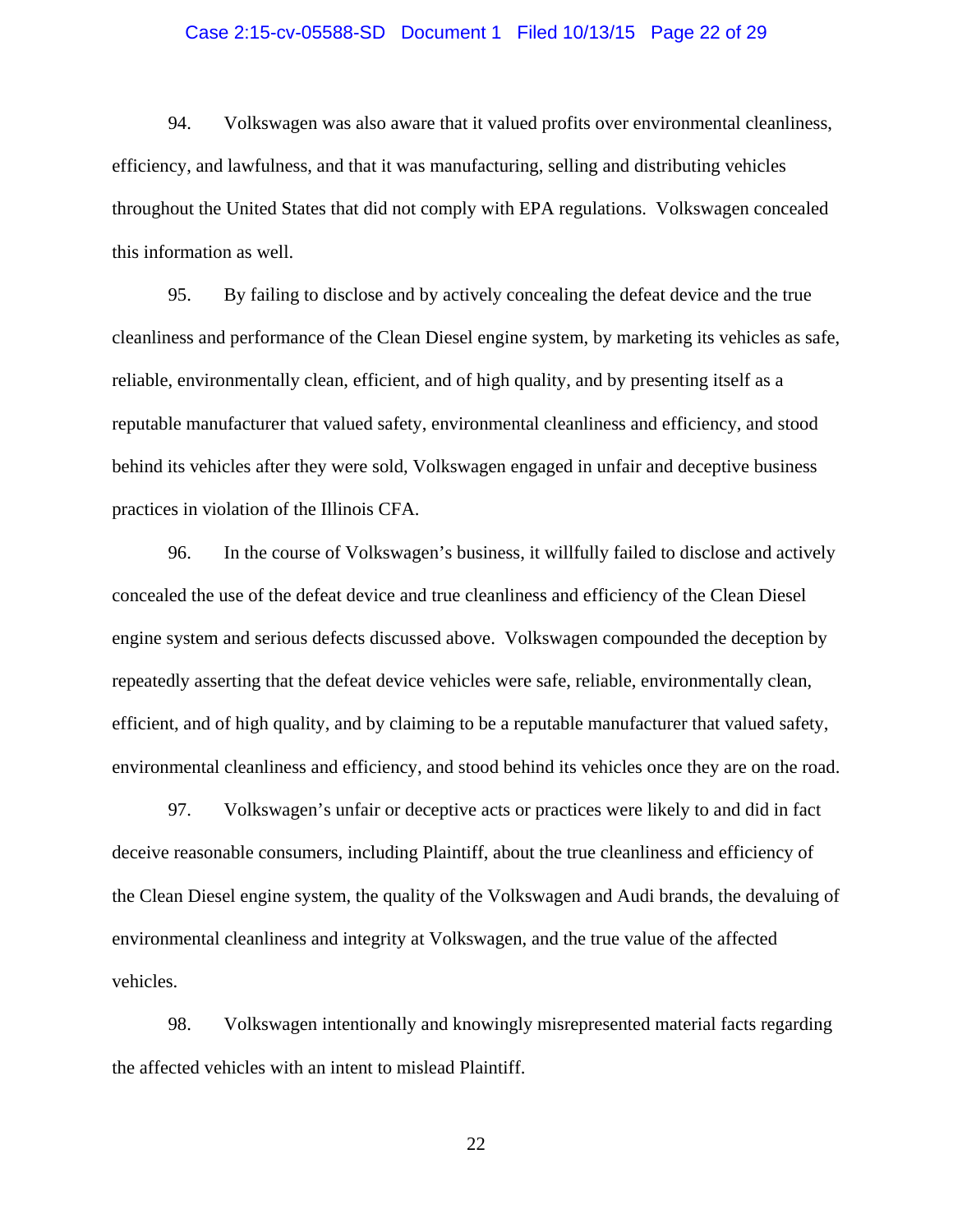#### Case 2:15-cv-05588-SD Document 1 Filed 10/13/15 Page 23 of 29

99. Volkswagen knew or should have known that its conduct violated the Illinois CFA.

100. As alleged above, Volkswagen made material statements about the safety, cleanliness, efficiency, and reliability of the affected vehicles and the Volkswagen and Audi brands that were either false or misleading.

101. Volkswagen owed Plaintiff a duty to disclose the true safety, cleanliness, efficiency and reliability, of the affected vehicles and the devaluing of environmental cleanliness and integrity at Volkswagen, because Volkswagen:

> a. Possessed exclusive knowledge that it valued profits over environmental cleanliness, efficiency, and lawfulness, and that it was manufacturing, selling, and distributing vehicles throughout the United States that did not comply with EPA regulations;

b. Intentionally concealed the foregoing from Plaintiff; and/or

c. Made incomplete representations about the safety, cleanliness, efficiency, and reliability of the affected vehicles generally, and the use of the defeat device and true nature of the Clean Diesel engine system in particular, while purposefully withholding material facts from Plaintiff that contradicted these representations.

102. Because Volkswagen fraudulently concealed the defeat device and the true cleanliness and performance of the Clean Diesel engine system, resulting in a raft of negative publicity once the use of the defeat device and true characteristics of the Clean Diesel engine system finally began to be disclosed, the value of the affected vehicles has greatly diminished.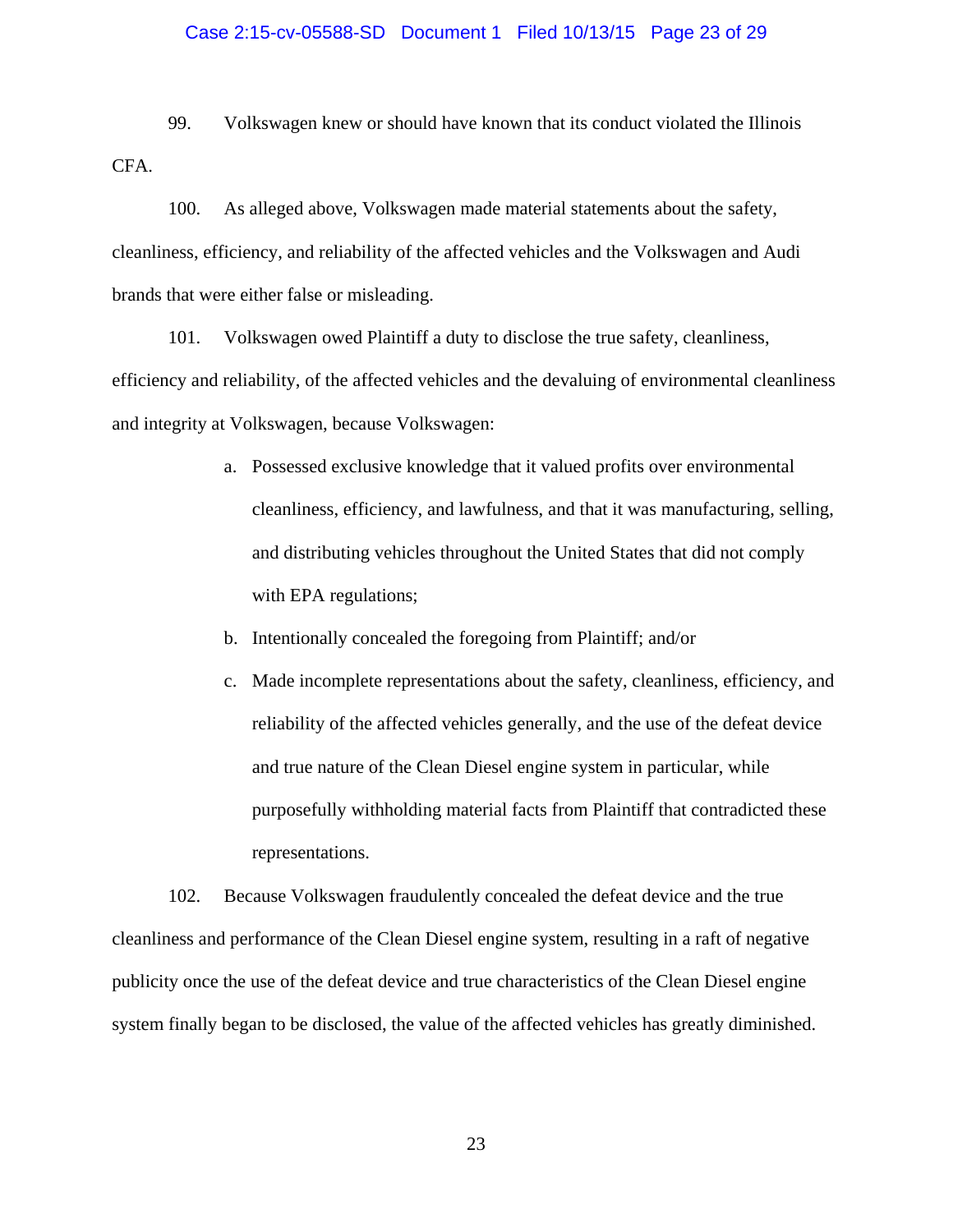#### Case 2:15-cv-05588-SD Document 1 Filed 10/13/15 Page 24 of 29

In light of the stigma attached to those vehicles by Volkswagen's conduct, they are now worth significantly less than they otherwise would be.

103. Volkswagen's fraudulent use of the defeat device and its concealment of the true characteristics of the Clean Diesel engine system were material to Plaintiff. A vehicle made by a reputable manufacturer of environmentally friendly vehicles is worth more than an otherwise comparable vehicle made by a disreputable manufacturer of environmentally dirty vehicles that conceals its polluting engines rather then promptly remedying them.

104. Plaintiff Allison and other class members suffered ascertainable loss caused by Volkswagen's misrepresentation and its concealment of and failure to disclosure material information.

105. Volkswagen had an ongoing duty to all Volkswagen and Audi customers to refrain from unfair and deceptive acts or practices under the Illinois CFA. All owners of affected vehicles suffered ascertainable loss in the form of the diminished value of their vehicles as a result of Volkswagen's deceptive and unfair acts and practices made in the course of Volkswagen's business.

106. Volkswagen's violations present a continuing risk to Plaintiff as well as to the general public. Volkswagen's unlawful acts and practices complained of herein affect the public interest.

107. As a direct and proximate result of Volkswagen's violations of the Illinois CFA, Plaintiff has suffered injury-in-fact and/or actual damage.

108. Pursuant to 815 ILCS § 505/10a(a), Plaintiff Allison seeks monetary relief against Volkswagen in the amount of actual damages, as well as punitive damages because Volkswagen acted with the fraud and/or malice and/or was grossly negligent.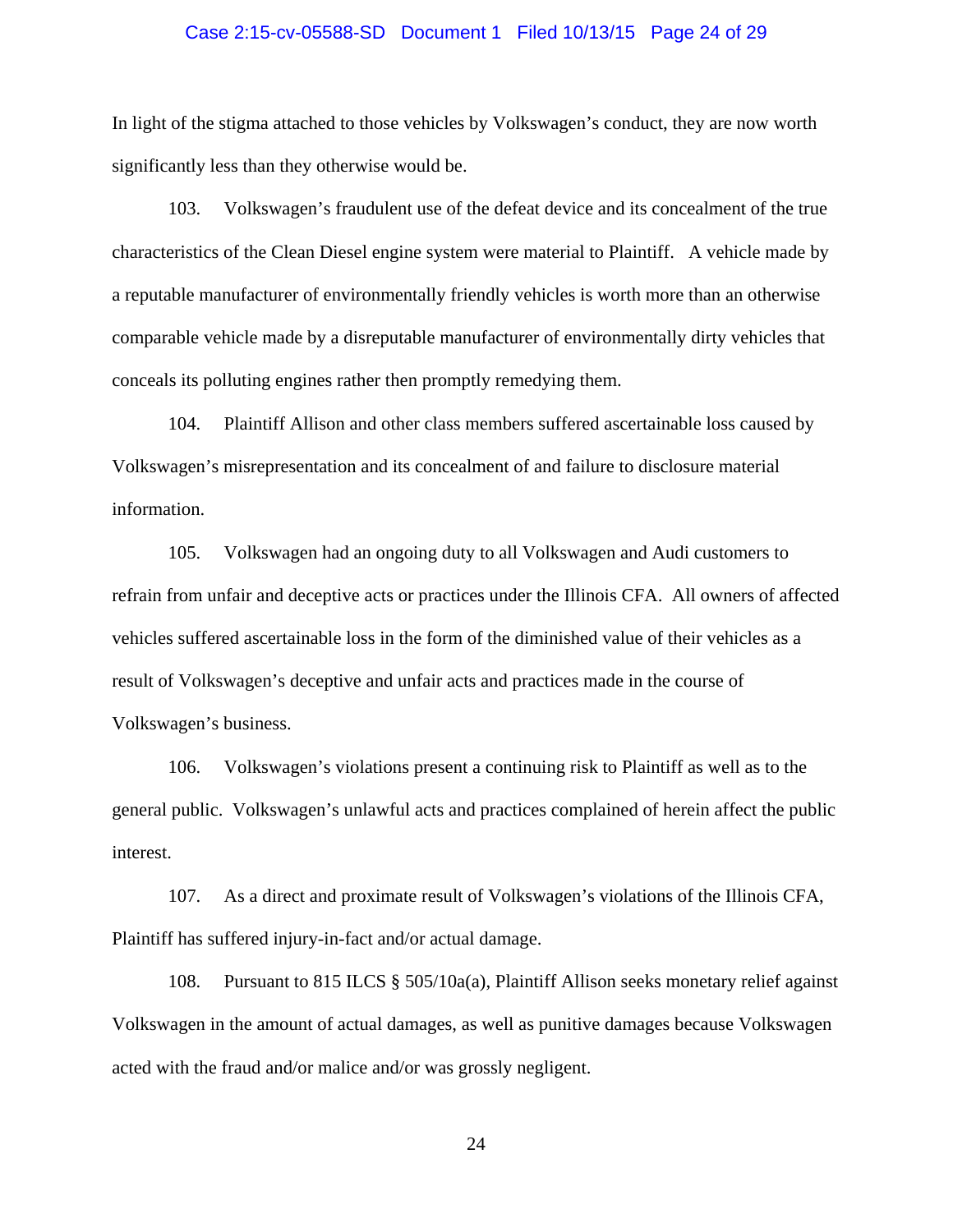#### Case 2:15-cv-05588-SD Document 1 Filed 10/13/15 Page 25 of 29

109. Plaintiff Allison also seeks an order enjoining Volkswagen's unfair and/or deceptive acts or practices, punitive damages, and attorneys' fees, and any other just and proper relief available under 815 ILCS § 505/1 *et seq.*

### **COUNT VI (Violations of the Massachusetts Consumer Protection Act (Mass. Gen. Law Ch. 93A))**

110. Plaintiffs reallege and incorporate by reference all paragraphs as though fully set forth herein.

111. Plaintiff Webster intends to assert a claim on behalf of herself and others in Massachusetts who own or have owned, or lease or have leased, defeat device vehicles under the Massachusetts Consumer Protection Act ("MCPA"), which makes it unlawful to engage in any "[u]nfair methods of competition or deceptive acts or practices in the conduct of any trade or commerce." Mass. Gen. Laws Ch. 93A § 2(a). Plaintiff has made a classwide demand in satisfaction of Mass. Gen. Laws Ch. 93A § 9(3), and may amend this Complaint to assert claims under the MCPA once the required 30 days have elapsed. This paragraph is included for purposes of notice only and is not intended to presently assert a claim under the MCPA.

#### **COUNT VII**

## **(Violation of the Pennsylvania Unfair Trade Practices and Consumer Protection Law (73 P.S. § 201-1,** *et seq***.))**

112. Plaintiffs reallege and incorporate by reference all paragraphs as though fully set forth herein.

113. Plaintiffs Goldstein and Weitzman are "consumers" as defined by the Pennsylvania Unfair Trade Practices and Consumer Protection Law ("UTPCPL"), and bring claims under the UTPCPL on their own behalf and on behalf of others in Pennsylvania who own or have owned, or lease or have leased, defeat device vehicles.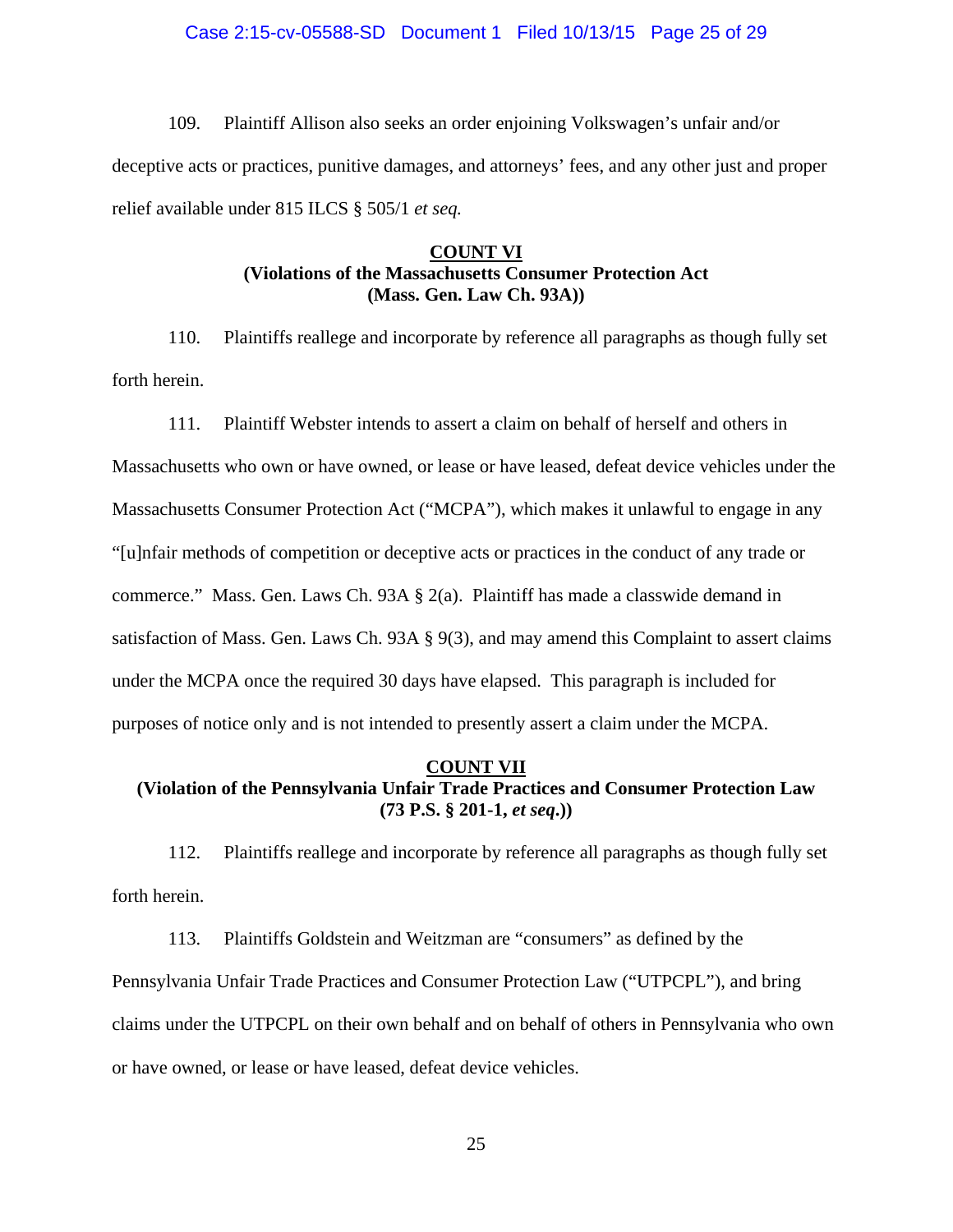#### Case 2:15-cv-05588-SD Document 1 Filed 10/13/15 Page 26 of 29

114. Such vehicles are "merchandise" and Volkswagen is a "merchant" as defined in the UTPCPL.

115. Volkswagen's sale of these vehicles constitutes an unfair and/or deceptive trade practice in violation of 73 P.S. § 201-1, *et seq*. in that Volkswagen advertised and promised that the defeat device vehicles were of a particular quality when in fact they were not.

116. Plaintiffs and other class members suffered actual damages as a result of Volkswagen's unfair and deceptive trade practices in that they received vehicles that were less valuable than they should have been, for the reasons set forth above.

### **COUNT VIII (Violations of the Virginia Consumer Protection Act (Va. Code Ann. §§ 59.1-196,** *et seq***.))**

117. Plaintiffs reallege and incorporate by reference all paragraphs as though fully set forth herein.

118. This claim is brought by Plaintiff Thomas on her own behalf and on behalf of others in Virginia who own or have owned, or lease or have leased, defeat device vehicles.

119. The Virginia Consumer Protection Act prohibits "…(5) misrepresenting that goods or services have certain quantities, characteristics, ingredients, uses, or benefits; (6) misrepresenting that goods or services are of a particular standard, quality, grade, style, or model; … (8) advertising goods or services with intent not to sell them as advertised …; [and] (14) using any other deception, fraud, false pretense, false promise, or misrepresentation in connection with a consumer transaction[.]" Va. Code Ann. § 59.1-200(A).

120. Defendant is a "person" as defined by Va. Code Ann. § 59.1-198.

121. The transactions between Plaintiff and the other class members on one hand and Volkswagen on the other, leading to the purchase or lease of the defeat device vehicles by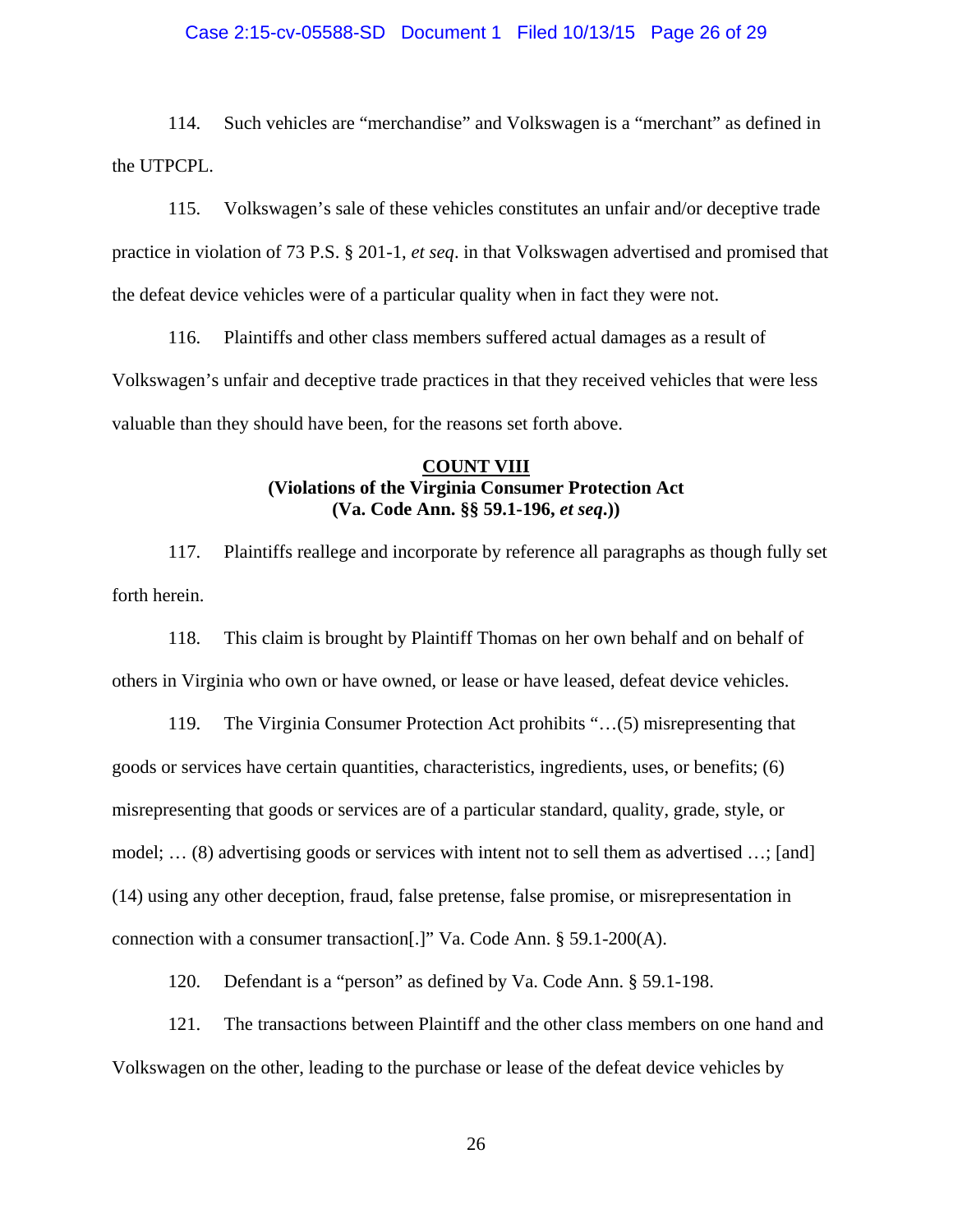#### Case 2:15-cv-05588-SD Document 1 Filed 10/13/15 Page 27 of 29

Plaintiff and the other class members, are "consumer transactions" as defined by Va. Code Ann. § 59.1-198, because the defeat device vehicles were purchased or leased primarily for personal, family, or household purposes.

122. In the course of Volkswagen's business, it willfully failed to disclose and actively concealed the defeat device in defeat device vehicles as described above.

123. Accordingly, Volkswagen engaged in acts and practices violating Va. Code Ann. § 59.1-200(A), including representing that defeat device vehicles have characteristics, uses, benefits, and qualities which they do not have; representing that defeat device vehicles are of a particular standard and quality when they are not; advertising defeat device vehicles with the intent not to sell them as advertised; and otherwise engaging in conduct likely to deceive.

124. Volkswagen's actions as set forth above occurred in the conduct of trade or commerce.

125. Volkswagen's conduct proximately caused injuries to Plaintiff and the other class members.

126. Plaintiff and the other class members were injured as a result of Volkswagen's conduct in that Plaintiff and the other class members overpaid for their defeat device vehicles and did not receive the benefit of their bargain, and their defeat device vehicles have suffered a diminution in value. These injuries are the direct and natural consequence of Volkswagen's misrepresentations and omissions.

127. Volkswagen actively and willfully concealed and/or suppressed the material facts regarding the defective and non-EPA compliant CleanDiesel engine system, the defeat device and the defeat device vehicles, in whole or in part, with the intent to deceive and mislead Plaintiff and the other class members and to induce Plaintiff and the other class members to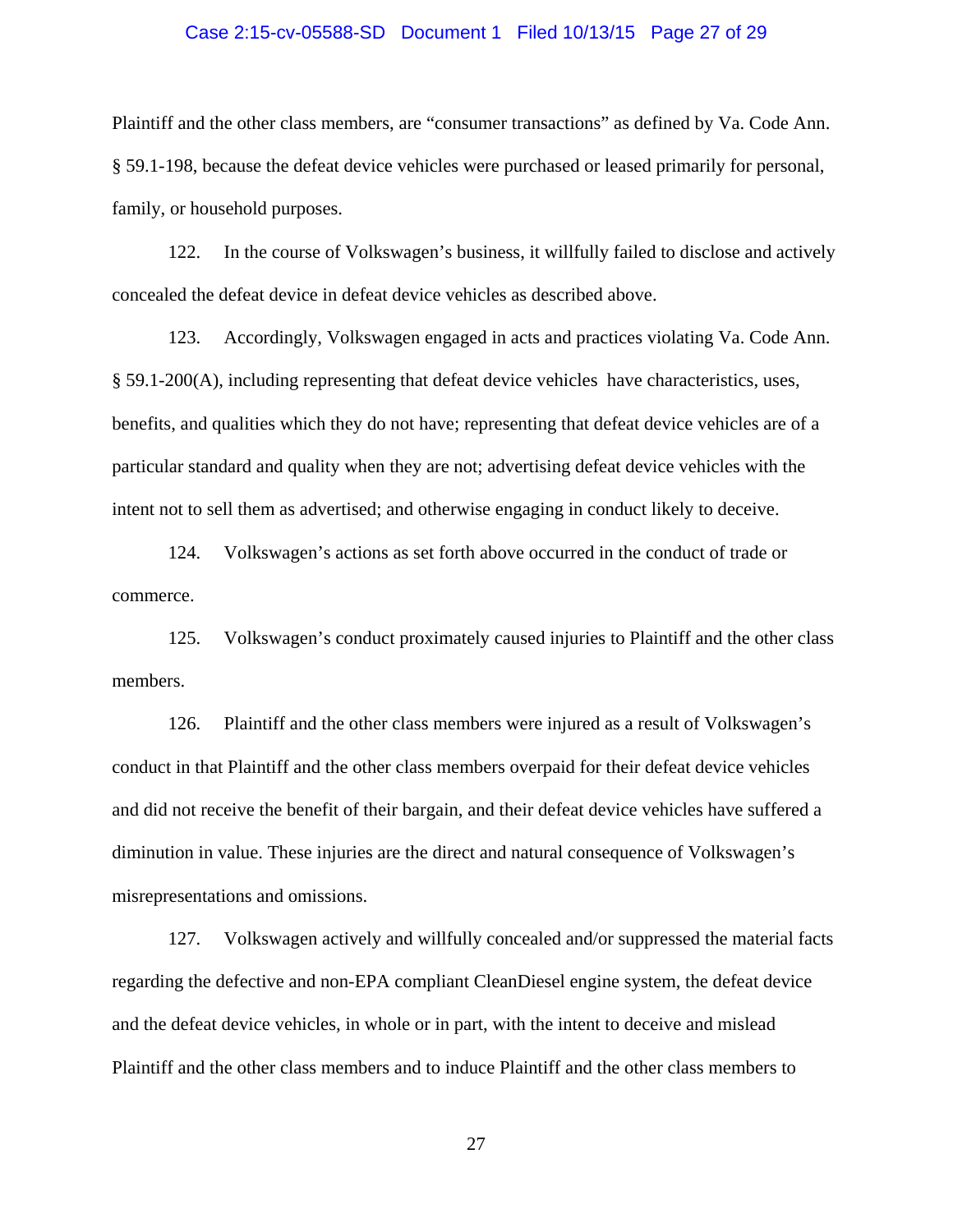#### Case 2:15-cv-05588-SD Document 1 Filed 10/13/15 Page 28 of 29

purchase or lease defeat device vehicles at a higher price, which did not match the defeat device vehicles' true value.

128. Plaintiff and the other class members therefore seek all available relief, including, without limitation, treble damages.

### **REQUEST FOR RELIEF**

**WHEREFORE**, Plaintiffs, individually and on behalf of the Class, pray for an Order as follows:

A. Finding that this action satisfies the prerequisites for maintenance as a class action under Fed. R. Civ. P. 23(a),  $(b)(2)$ , and  $(b)(3)$ , and certifying the Class defined herein;

B. Designating Plaintiffs as representatives of the Class and their counsel as class counsel;

C. Entering judgment in favor of Plaintiffs and the Class and against Defendant;

D. Temporarily and permanently enjoining Volkswagen from continuing the unlawful, deceptive, fraudulent, and unfair business practices alleged in the Complaint;

E. Injunctive relief in the form of a recall or free replacement program;

F. Costs, restitution, damages, and disgorgement in an amount to be determined at trial;

F. Revocation of acceptance;

G. For treble or punitive damages as permitted by law;

H. Awarding Plaintiffs and members of the Class their individual damages and attorneys' fees and allowing costs, including interest thereon; and

I. Granting such further relief as the Court deems just.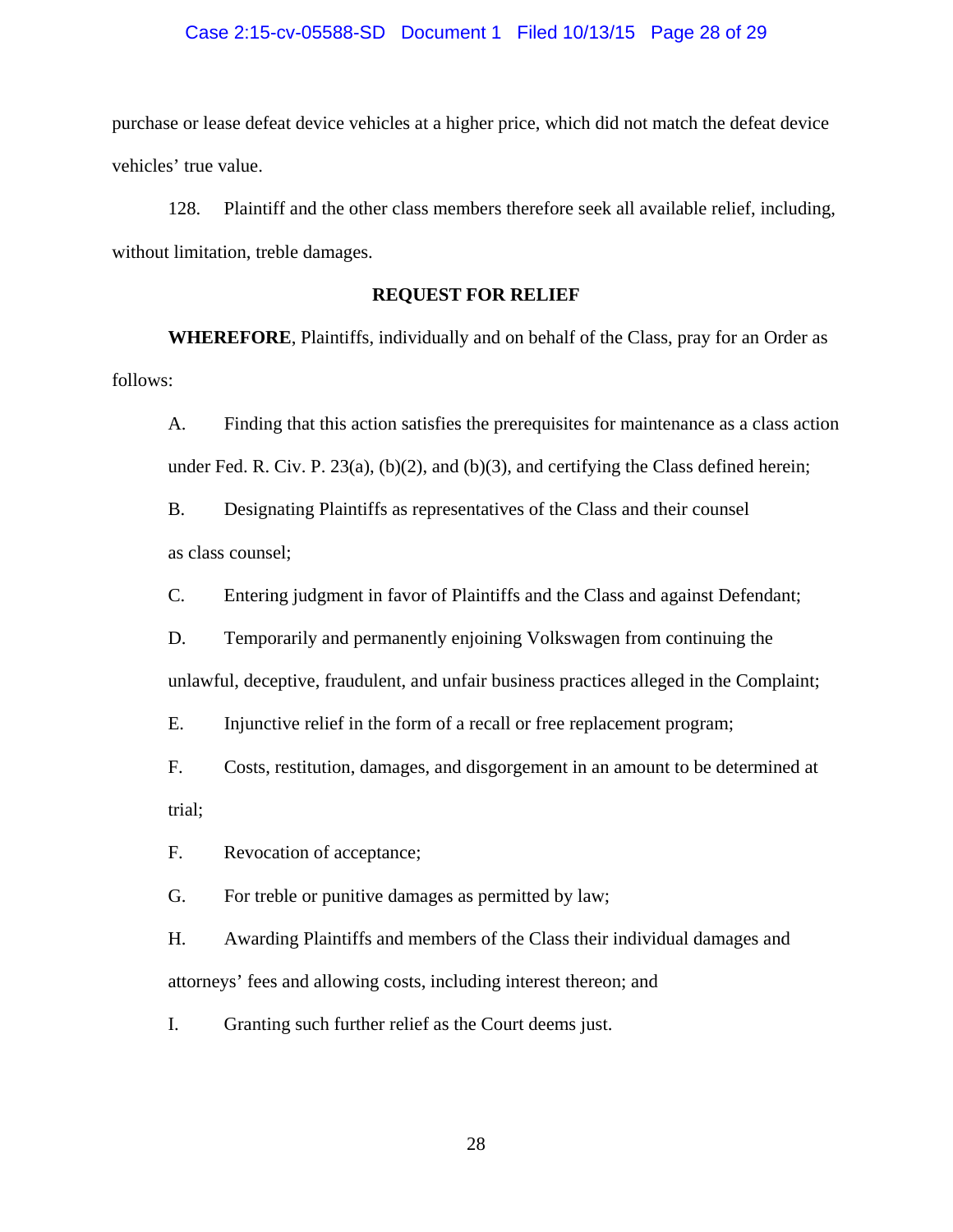Case 2:15-cv-05588-SD Document 1 Filed 10/13/15 Page 29 of 29

### **JURY DEMAND**

Plaintiffs demand a trial by jury on all issues so triable.

Respectfully submitted,

Dated: October 13, 2015

Mighael J. Boni Joshua D. Snyder John E. Sindoni **BONI & ZACK LLC** 15 St. Asaphs Road Bala Cynwyd, PA 19004 Tel: (610) 822-0200 Fax: (610) 822-0206 mboni@bonizack.com jsnyder@bonizack.com jsindoni@bonizack.com

Howard Langer **Edward Diver** Peter Leckman LANGER, GROGAN & DIVER, P.C. 1717 Arch Street, Suite 4130 Philadelphia, PA 19103 Tel: (215) 320-5660 Fax: (215) 320-5703 hlanger@langergrogan.com ndiver@langergrogan.com pleckman@langergrogan.com

**Attorneys for Plaintiffs**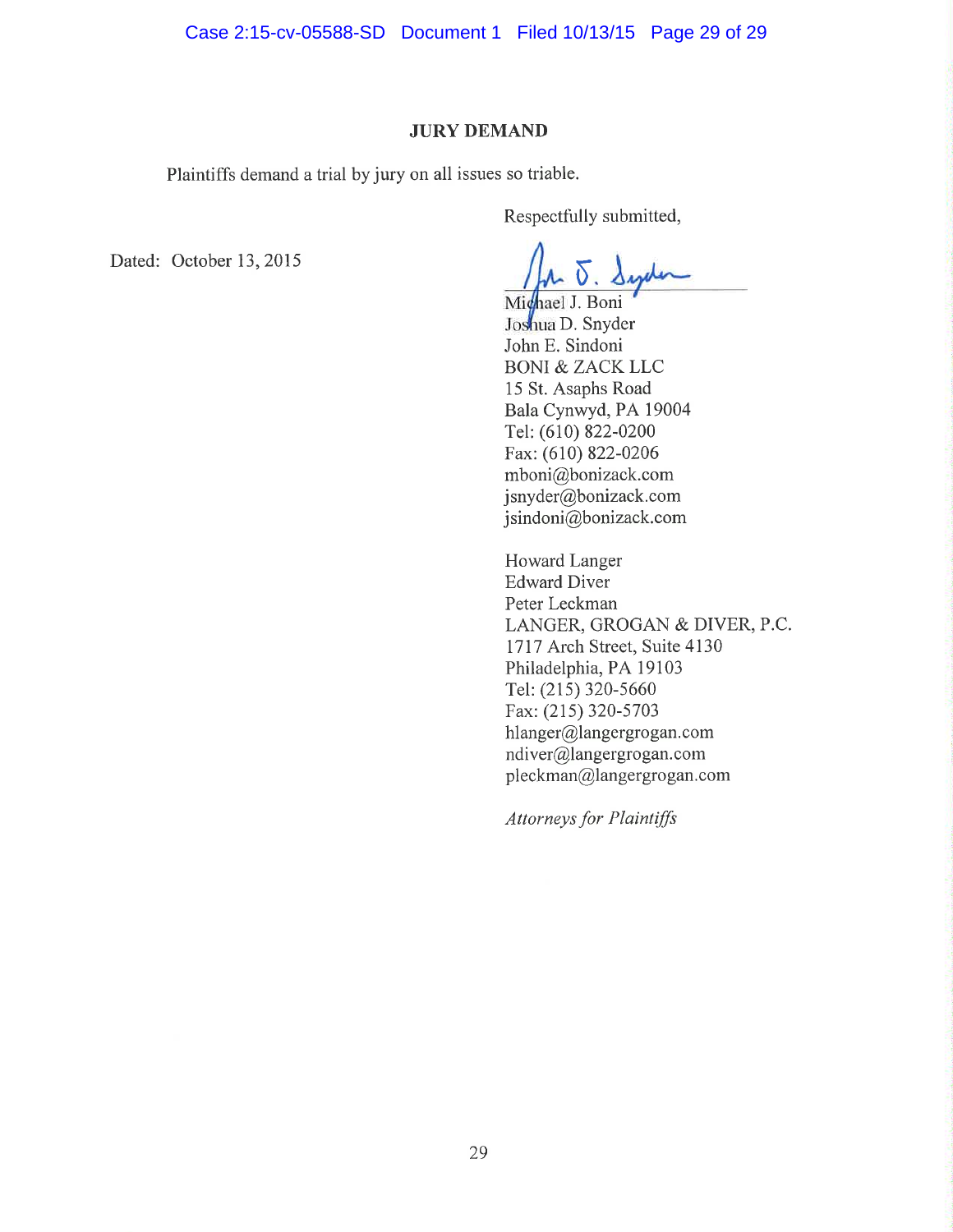## JS <sup>44</sup> (Rev 12/12) CIVIL COVER SHEET

The JS 44 civil cover sheet and the information contained herein neither replace nor supplement the filing and service of pleadings or other papers as required by law, except as<br>provided by local rules of court This form,

| purpose of initiating the Civil docket sheet (SEE INSTRUCTIONS ON NEXT PAGE OF THIS PONM.)                                                             |                                                            |                                                           |                        |                                                                                                              |                              |                                                                            |                                                                                                                  |
|--------------------------------------------------------------------------------------------------------------------------------------------------------|------------------------------------------------------------|-----------------------------------------------------------|------------------------|--------------------------------------------------------------------------------------------------------------|------------------------------|----------------------------------------------------------------------------|------------------------------------------------------------------------------------------------------------------|
| <b>I.</b> (a) PLAINTIFFS<br>BETSY WEITZMAN, SETH ALLISON, CAREN GOLDSTEIN,<br>GERTRUDE PUNARO THOMAS & CRISTIN WEBSTER, on behalf of<br>themselves and |                                                            |                                                           |                        | <b>DEFENDANTS</b><br>VOLKSWAGEN GROUP OF AMERICA, INC                                                        |                              |                                                                            |                                                                                                                  |
| (b) County of Residence of First Listed Plaintiff                                                                                                      |                                                            | Montgomery County, PA                                     |                        | County of Residence of First Listed Defendant                                                                |                              |                                                                            | Fairfax County, Virginia                                                                                         |
|                                                                                                                                                        | (EXCEPT IN U.S. PLAINTIFF CASES)                           |                                                           |                        |                                                                                                              |                              | (IN U.S. PLAINTIFF CASES ONLY)                                             |                                                                                                                  |
|                                                                                                                                                        |                                                            |                                                           |                        | NOTE:                                                                                                        |                              | IN LAND CONDEMNATION CASES, USE THE LOCATION OF THE TRACT OF LAND INVOLVED |                                                                                                                  |
| (c) Attorneys (Firm Name, Address, and Telephone Number)<br>Michael J. Boni, Joshua D. Snyder, John Sindoni                                            |                                                            |                                                           |                        | Attorneys (If Known)                                                                                         |                              |                                                                            |                                                                                                                  |
| Boni & Zack LLC                                                                                                                                        |                                                            |                                                           |                        |                                                                                                              |                              |                                                                            |                                                                                                                  |
| 15 St. Asaphs Rd., Bala Cynwyd, PA 19004 610-822-0200                                                                                                  |                                                            |                                                           |                        |                                                                                                              |                              |                                                                            |                                                                                                                  |
| II. BASIS OF JURISDICTION (Place an "X" in One Box Only)                                                                                               |                                                            |                                                           |                        | (For Diversity Cases Only)                                                                                   |                              |                                                                            | <b>III. CITIZENSHIP OF PRINCIPAL PARTIES</b> (Place an "X" in One Box for Plainty)<br>and One Box for Defendant) |
| $\Box$ 1 U S. Government                                                                                                                               | <b>3</b> Federal Question                                  |                                                           |                        |                                                                                                              | DEF<br>PTF                   |                                                                            | PTF<br>DEF                                                                                                       |
| Plaintiff                                                                                                                                              | (U.S. Government Not a Party)                              |                                                           |                        | Citizen of This State                                                                                        | $\mathbf{X}$ 1<br>$\sigma$ + | Incorporated or Principal Place<br>of Business In This State               | $\Box$ 4<br>O 4                                                                                                  |
| 12 US Government<br>Defendant                                                                                                                          | <b>因</b> 4 Diversity                                       | (Indicate Citizenship of Parties in Item III)             |                        | Citizen of Another State                                                                                     | $\square$ 2<br>$\Box$ 2      | Incorporated and Principal Place<br>of Business In Another State           | ×б<br>$\Box$ 5                                                                                                   |
|                                                                                                                                                        |                                                            |                                                           |                        | Citizen or Subject of a<br>Fureign Country                                                                   | $\Box$ 3<br>$\Box$ 3         | Foreign Nation                                                             | CJ 6<br>O 6                                                                                                      |
| <b>IV. NATURE OF SUIT</b> (Place an "X" in One Box Only)                                                                                               |                                                            |                                                           |                        |                                                                                                              |                              |                                                                            |                                                                                                                  |
| <b>CONTRACT</b>                                                                                                                                        |                                                            | <b>TORTS</b>                                              |                        | <b>FORFEITURE/PENALTY</b>                                                                                    |                              | <b>BANKRUPTCY</b>                                                          | O THER STATUTES                                                                                                  |
| 110 Insurance                                                                                                                                          | PERSONAL INJURY                                            | PERSONAL INJURY                                           |                        | 5 625 Drug Related Seizure                                                                                   |                              | <b>7</b> 422 Appeal 28 USC 158                                             | 7 375 False Claims Act                                                                                           |
| $\Box$ 120 Marine<br>17 130 Miller Act                                                                                                                 | 7 310 Airplane<br>7 315 Airplane Product                   | 1365 Personal Injury -<br>Product Liability               |                        | of Property 21 USC 881<br>$\square$ 690 Other                                                                |                              | 7 423 Withdrawal<br>28 USC 157                                             | □ 400 State Reapportionment<br>17 410 Antitrust                                                                  |
| 140 Negotiable Instrument                                                                                                                              | Liability                                                  | □ 367 Health Care/                                        |                        |                                                                                                              |                              |                                                                            | (7 430 Bauks and Banking                                                                                         |
| □ 150 Recovery of Overpayment                                                                                                                          | 7 320 Assault, Libel &                                     | Pharmaceutical                                            |                        |                                                                                                              |                              | <b>PROPERTY RIGHTS</b>                                                     | 17 450 Commerce                                                                                                  |
| & Enforcement of Indument<br><b>El 151 Medicare Act</b>                                                                                                | Slander<br>□ 330 Federal Employers'                        | Personal Injury<br><b>Product Liability</b>               |                        |                                                                                                              | $\square$ 830 Patent         | □ 820 Copyrights                                                           | 1 460 Deportation<br>1 470 Racketeer Influenced and                                                              |
| 152 Recovery of Defaulted                                                                                                                              | Liability                                                  | □ 368 Asbestos Personal                                   |                        |                                                                                                              |                              | □ 840 Trademark                                                            | Corrupt Organizations                                                                                            |
| Student Loans                                                                                                                                          | $\square$ 340 Marine                                       | <b>Injury Product</b>                                     |                        |                                                                                                              |                              |                                                                            | 1 480 Consumer Credit                                                                                            |
| (Excludes Veterans)<br>□ 153 Recovery of Overpayment                                                                                                   | □ 345 Marine Product<br>Liability                          | Liability<br>PERSONAL PROPERTY   710 Fair Labor Standards |                        | <b>LABOR</b>                                                                                                 |                              | <b>SOCIAL SECURITY</b><br>$\Box$ 861 HIA (1395ff)                          | 1 490 Cable/Sat TV<br>□ 850 Securities/Commodities/                                                              |
| of Veteran's Benefits                                                                                                                                  | 7 350 Motor Vehicle                                        | ■ 370 Other Fraud                                         |                        | Act                                                                                                          |                              | 7 862 Black Lung (923)                                                     | Exchange                                                                                                         |
| [7] 160 Stockholders' Suits                                                                                                                            | □ 355 Motor Vehicle                                        | 17 371 Truth in Lending                                   |                        | 720 Labor/Management                                                                                         |                              | $\Box$ 863 DIWC/DIWW (405(g))                                              | 17 890 Other Statutory Actions                                                                                   |
| □ 190 Other Contract<br>17-195 Contract Product Liability                                                                                              | <b>Product Liability</b><br>□ 360 Other Personal           | □ 380 Other Personal<br>Property Damage                   |                        | Relations<br>740 Railway Labor Act                                                                           |                              | □ 864 SSID Title XVI<br>$\Box$ 865 RSI (405(g))                            | <sup>1</sup> 891 Agricultural Acts<br><b>J</b> 893 Environmental Matters                                         |
| $\Box$ 196 Franchise                                                                                                                                   | Injury                                                     | □ 385 Property Damage                                     |                        | 17 751 Family and Medical                                                                                    |                              |                                                                            | 1 895 Freedom of Information                                                                                     |
|                                                                                                                                                        | □ 362 Personal Injury -<br>Medical Malpractice             | Product Liability                                         |                        | Leave Act<br>790 Other Labor Litigation                                                                      |                              |                                                                            | Act<br>7 896 Arbitration                                                                                         |
| <b>REAL PROPERTY</b>                                                                                                                                   | <b>CIVIL RIGHTS</b>                                        | <b>PRISONER PETITIONS</b>                                 |                        | 791 Employee Retirement                                                                                      |                              | FEDERAL TAX SUITS                                                          | 5 899 Administrative Procedure                                                                                   |
| 1 210 Land Condemnation                                                                                                                                | <b>J</b> 440 Other Civil Rights                            | <b>Habeas Corpus:</b>                                     |                        | Income Security Act                                                                                          |                              | <b>370 Taxes (U.S. Plaintiff)</b>                                          | Act/Review or Appeal of                                                                                          |
| 220 Foreclosure                                                                                                                                        | $\Box$ 441 Voting                                          | 1 463 Alien Detainee                                      |                        |                                                                                                              |                              | or Defendant)                                                              | Agency Decision                                                                                                  |
| 7 230 Rent Lease & Ejectment<br>240 Torts to Land                                                                                                      | $\square$ 442 Employment<br>$\square$ 443 Housing/         | □ 510 Motions to Vacate<br>Sentence                       |                        |                                                                                                              |                              | 7 871 IRS-Third Party<br>26 USC 7609                                       | □ 950 Constitutionality of<br><b>State Statutes</b>                                                              |
| 245 Tort Product Liability                                                                                                                             | Accommodations                                             | □ 530 General                                             |                        |                                                                                                              |                              |                                                                            |                                                                                                                  |
| 290 All Other Real Property                                                                                                                            | $\Box$ 445 Amer, w/Disabilities - $\Box$ 535 Death Penalty |                                                           |                        | <b>IMMIGRATION</b>                                                                                           |                              |                                                                            |                                                                                                                  |
|                                                                                                                                                        | Employment<br>446 Amer w/Disabilities -                    | Other:<br>□ 540 Mandamus & Other                          |                        | □ 462 Naturalization Application<br>$\square$ 465 Other Immigration                                          |                              |                                                                            |                                                                                                                  |
|                                                                                                                                                        | Other                                                      | $\Box$ 550 Civil Rights                                   |                        | Actions                                                                                                      |                              |                                                                            |                                                                                                                  |
|                                                                                                                                                        | □ 448 Education                                            | □ 555 Prison Condition<br>560 Civil Detainee -            |                        |                                                                                                              |                              |                                                                            |                                                                                                                  |
|                                                                                                                                                        |                                                            | Conditions of                                             |                        |                                                                                                              |                              |                                                                            |                                                                                                                  |
|                                                                                                                                                        |                                                            | Confinement                                               |                        |                                                                                                              |                              |                                                                            |                                                                                                                  |
| <b>V. ORIGIN</b> (Place an "X" in One Box Only)                                                                                                        |                                                            |                                                           |                        |                                                                                                              |                              |                                                                            |                                                                                                                  |
| $\boxtimes$ 1 Original<br>Proceeding                                                                                                                   | $\square$ 2 Removed from<br>$\Box$ 3<br><b>State Court</b> | Remanded from<br>Appellate Court                          | $\Box$ 4 Reinstated or | $\Box$ 5 Transferred from<br>Reopened<br>Ans di L                                                            | Another District             | Multidistrict<br>O 6<br>Litigation                                         |                                                                                                                  |
|                                                                                                                                                        |                                                            |                                                           |                        | Cite the U S Civil Statute under which you are filmg (Do not cite jurisdictional statutes unless diversity): |                              |                                                                            |                                                                                                                  |
| <b>VI. CAUSE OF ACTION</b>                                                                                                                             |                                                            |                                                           |                        | This action is based on diversity under 28 U.S.C. Section 1332(d)(2)                                         |                              |                                                                            |                                                                                                                  |
|                                                                                                                                                        | Brief description of cause                                 |                                                           |                        |                                                                                                              |                              |                                                                            |                                                                                                                  |
|                                                                                                                                                        |                                                            | Mispresentation of vehicle emission testing results       |                        |                                                                                                              |                              |                                                                            |                                                                                                                  |
| VII. REQUESTED IN<br><b>COMPLAINT:</b>                                                                                                                 | ×.<br>UNDER RULE 23, FR Cv P                               | CHECK IF THIS IS A CLASS ACTION                           |                        | <b>DEMANDS</b><br>5,000,000.00                                                                               |                              | <b>JURY DEMAND:</b>                                                        | CHECK YES only if demanded in complaint<br><b>XI</b> Yes<br>$\Box$ No                                            |
| VIII. RELATED CASE(S)<br>IF ANY                                                                                                                        | (See instructions):                                        | JUDGE RBS; SD; GAM                                        |                        |                                                                                                              |                              |                                                                            | DOCKET NUMBER 15-cv-5364; 15-cv-05333;                                                                           |
|                                                                                                                                                        |                                                            |                                                           |                        |                                                                                                              |                              |                                                                            |                                                                                                                  |
| DATE<br>کا ہ                                                                                                                                           |                                                            | SIGNATURE OF A LTORNEY OF RECORD<br>δ.                    |                        |                                                                                                              |                              |                                                                            |                                                                                                                  |
| FOR OFFICE USE OA LY<br>RECEIPT#                                                                                                                       | <b>AMOUNT</b>                                              | <b>APPEYING IFP</b>                                       |                        | <b>JUDGE</b>                                                                                                 |                              | MAG JUDGE                                                                  |                                                                                                                  |
|                                                                                                                                                        |                                                            |                                                           |                        |                                                                                                              |                              |                                                                            |                                                                                                                  |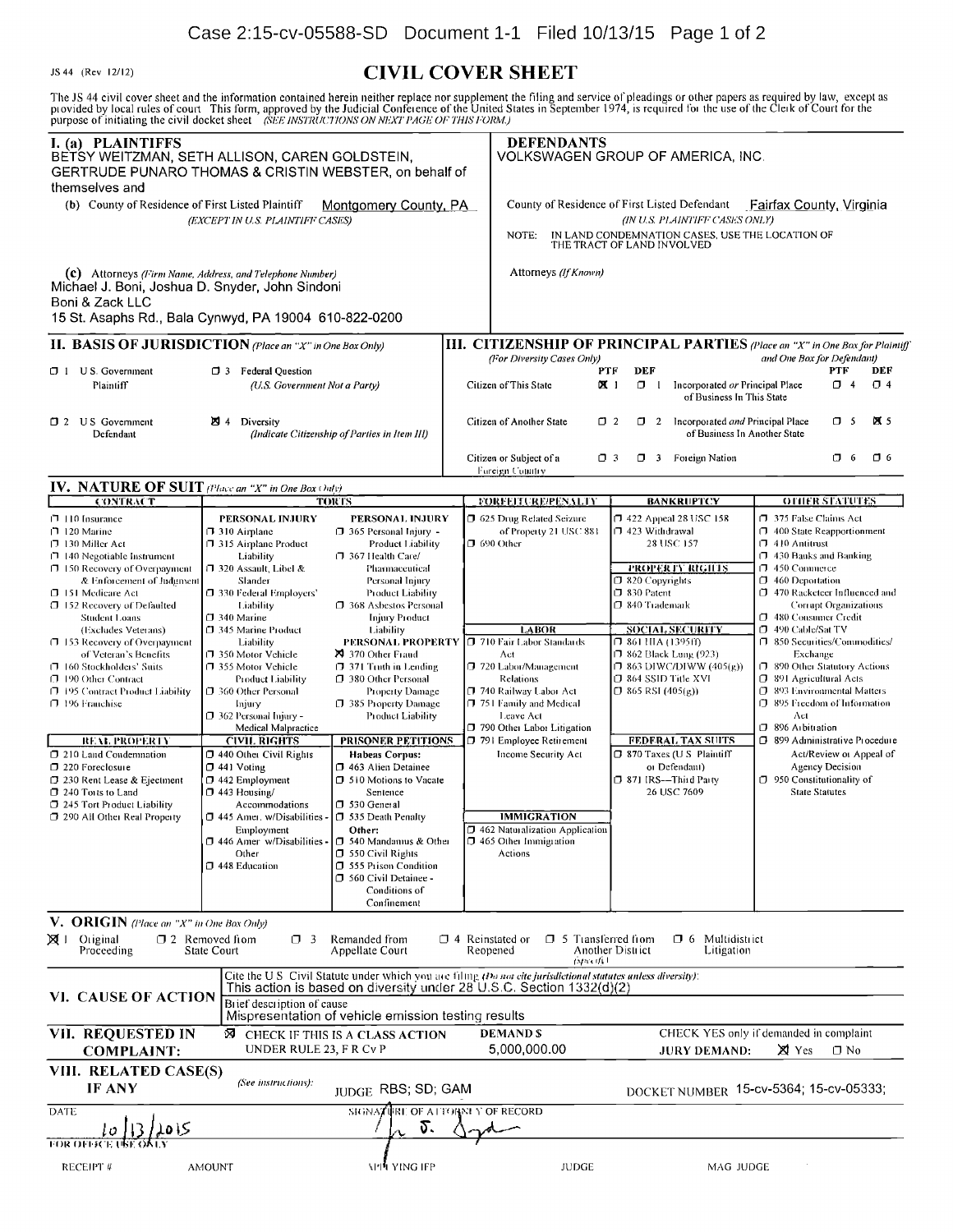JS 44 Reveise (Rev 12/12)

### INSTRUCTIONS FOR ATTORNEYS COMPLETING CIVIL COVER SHEET FORM JS 44

Authority For Civil Cover Sheet

The JS <sup>44</sup> civil cover sheet and the information contained herein neither replaces nor supplements the filings and service of pleading or other papers as required by law, except as provided by local rules of court. This form, approved by the Judicial Conference of the United States in September 1974, is required for the use of the Clerk of Court for the purpose of initiating the civil docket sheet. Consequently, <sup>a</sup> civil cover sheet is submitted to the Clerk of Court for each civil complaint filed. The attorney filing <sup>a</sup> case should complete the form as follows:

- I.(a) Plaintiffs-Defendants. Enter names (last, first, middle initial) of plaintiff and defendant. If the plaintiff or defendant is a government agency, use only the full name or standard abbreviations. Ifthe plaintiff or defendant is an official within <sup>a</sup> government agency, identify first the agency and then the official, giving both name and title.
	- (b) County of Residence. For each civil case filed, except U.S. plaintiff cases, enter the name of the county where the first listed plaintiff resides at the time of filing. In U.S. plaintiff cases, enter the name of the county in which the first listed defendant resides at the time of filing. (NOTE: In land condemnation cases, the county ofresidence of the "defendant" is the location of the tract of land involved.)
- (c) Attorneys. Enter the firm name, address, telephone number, and attorney ofrecord. Ifthere are several attorneys, list them on an attachment, noting in this section "(see attachment)".

II. Jurisdiction. The basis ofjurisdiction is set forth under Rule 8(a), F.R.Cv.P., which requires that jurisdictions be shown in pleadings. Place an "X" in one of the boxes. If there is more than one basis of jurisdiction, precedence is given in the order shown below. United States plaintiff. (1) Jurisdiction based on <sup>28</sup> U.S.C. <sup>1345</sup> and 1348. Suits by agencies and officers ofthe United States are included here. United States defendant. (2) When the plaintiff is suing the United States, its officers or agencies, place an "X" in this box. Federal question. (3) This refers to suits under <sup>28</sup> U.S.C. 1331, where jurisdiction arises under the Constitution of the United States, an amendment to the Constitution, an act of Congress or <sup>a</sup> treaty of the United States. In cases where the U.S. is <sup>a</sup> party, the U.S. plaintiff or defendant code takes precedence, and box <sup>1</sup> or 2 should be marked. Diversity of citizenship. (4) This refers to suits under <sup>28</sup> U.S.C. 1332, where parties are citizens of different states. When Box <sup>4</sup> is checked, the citizenship of the different parties must be checked. (See Section III below; NOTE: federal question actions take precedence over diversity cases.)

- III. Residence (citizenship) of Principal Parties. This section of the JS 44 is to be completed if diversity of citizenship was indicated above. Mark this section for each principal party.
- IV. Nature of Suit. Place an "X" in the appropriate box. If the nature of suit cannot be determined, be sure the cause of action, in Section VI below, is. sufficient to enable the deputy clerk or the statistical clerk(s) in the Administrative Office to determine the nature of suit. If the cause fits more than one nature of suit, select the most definitive.
- V. Origin. Place an "X" in one of the six boxes.

Original Proceedings. (1) Cases which originate in the United States district courts.

Removed from State Court. (2) Proceedings initiated in state courts may be removed to the district courts under Title <sup>28</sup> U.S.C., Section 1441. When the petition for removal is granted, check this box.

Remanded from Appellate Court. (3) Check this box for cases remanded to the district court for further action. Use the date of remand as the filing date.

Reinstated or Reopened. (4) Check this box for cases reinstated or reopened in the district court. Use the reopening date as the filing date. Transferred from Another District. (5) For cases transferred under Title <sup>28</sup> U.S.C. Section 1404(a). Do not use this for within district transfers or multidistrict litigation transfers.

Multidistrict Litigation. (6) Check this box when <sup>a</sup> multidistrict case is transferred into the district under authority of Title <sup>28</sup> U.S.C. Section 1407. When this box is checked, do not check (5) above.

- VI. Cause of Action. Report the civil statute directly related to the cause of action and give <sup>a</sup> brief description of the cause. Do not cite jurisdictional statutes unless diversity. Example: U.S. Civil Statute: <sup>47</sup> USC <sup>553</sup> Brief Description: Unauthorized reception of cable service
- VII. Requested in Complaint. Class Action. Place an "X" in this box if you are filing a class action under Rule 23, F.R.Cv.P. Demand. In this space enter the actual dollar amount being demanded or indicate other demand, such as <sup>a</sup> preliminary injunction. Jury Demand. Check the appropriate box to indicate whether or not <sup>a</sup> jury is being demanded.
- VIII. Related Cases. This section of the JS 44 is used to reference related pending cases, if any. If there are related pending cases, insert the docket numbers and the corresponding judge names for such cases.

Date and Attorney Signature. Date and sign the civil cover sheet.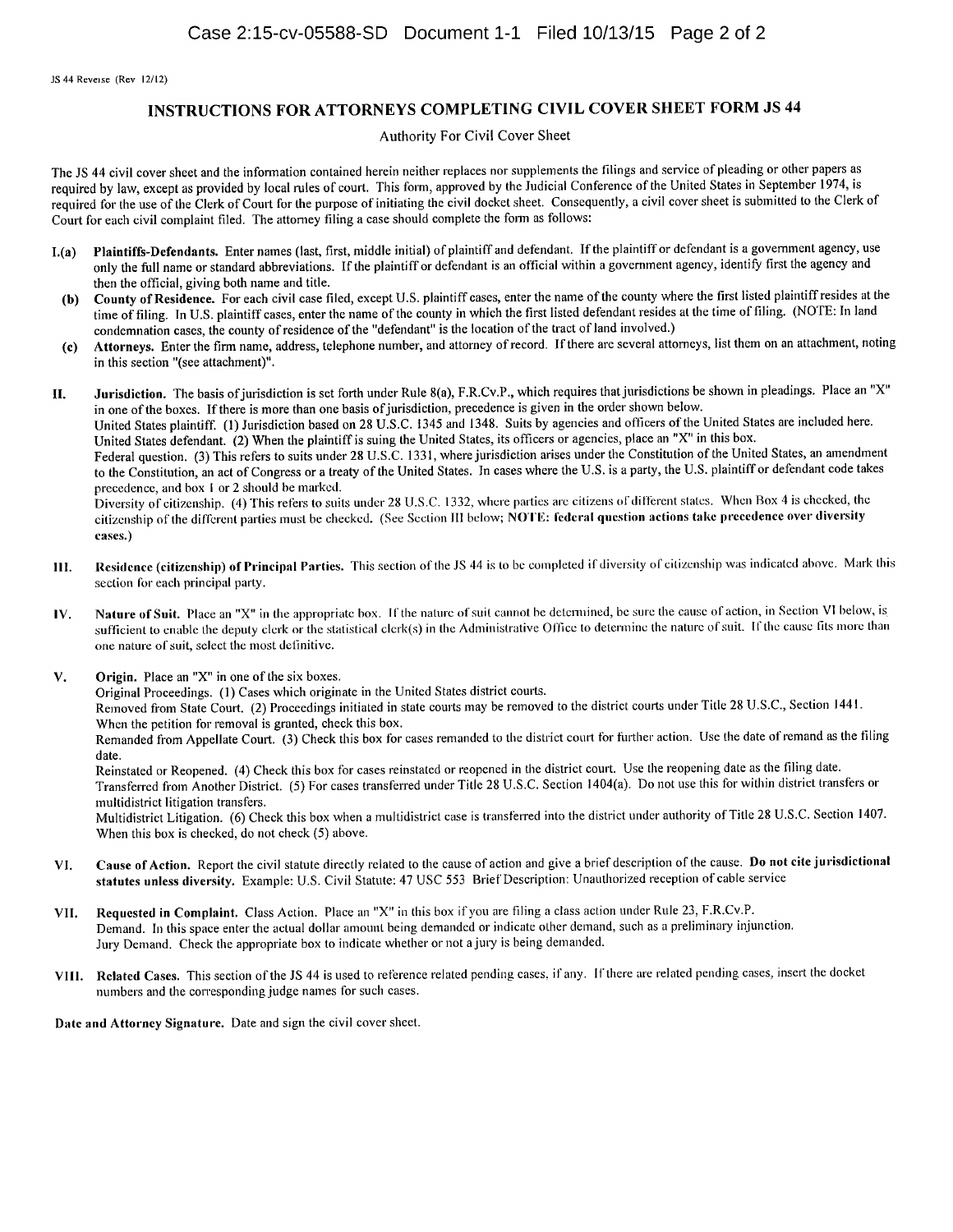#### IN THE UNITED STATES DISTRICT COURT FOR THE EASTERN DISTRICT OF PENNSYLVANIA

#### CASE MANAGEMENT TRACK DESIGNATION FORM

| BETSY WEITZMAN, SETH ALLISON, CAREN<br>GOLDSTEIN, GERTRUDE<br>PUNARO THOMAS & CRISTIN WEBSTER, on behalf<br>of themselves and all others similarly situated | CIVIL ACTION |
|-------------------------------------------------------------------------------------------------------------------------------------------------------------|--------------|
| VOLKSWAGEN GROUP OF AMERICA, INC.                                                                                                                           | NΩ           |

In accordance with the Civil Justice Expense and Delay Reduction Plan of this court, counsel for plaintiff shall complete <sup>a</sup> Case Management Track Designation Form in all civil cases at the time of filing the complaint and serve a copy on all defendants. (See  $\S$  1:03 of the plan set forth on the reverse side of this form.) In the event that a defendant does not agree with the plaintiff regarding said designation, that defendant shall, with its first appearance, submit to the clerk of court and serve on the plaintiff and all other parties, <sup>a</sup> Case Management Track Designation Form specifying the track to which that defendant believes the case should be assigned.

### SELECT ONE OF THE FOLLOWING CASE MANAGEMENT TRACKS:

| (a) Habeas Corpus – Cases brought under 28 U.S.C. $\S$ 2241 through $\S$ 2255.                                                                                                                                                                                                  | $($ )  |
|---------------------------------------------------------------------------------------------------------------------------------------------------------------------------------------------------------------------------------------------------------------------------------|--------|
| (b) Social Security – Cases requesting review of a decision of the Secretary of Health<br>and Human Services denying plaintiff Social Security Benefits.                                                                                                                        | $($ )  |
| (c) Arbitration – Cases required to be designated for arbitration under Local Civil Rule 53.2.                                                                                                                                                                                  | ( )    |
| (d) Asbestos – Cases involving claims for personal injury or property damage from<br>exposure to asbestos.                                                                                                                                                                      | $(\ )$ |
| (e) Special Management – Cases that do not fall into tracks (a) through (d) that are<br>commonly referred to as complex and that need special or intense management by<br>the court. (See reverse side of this form for a detailed explanation of special<br>management cases.) | (x)    |
| (f) Standard Management – Cases that do not fall into any one of the other tracks.                                                                                                                                                                                              | $($ )  |

| 2015                       | $\frac{1}{\sqrt{1-\frac{0}{\sqrt{1-\frac{0}{0}}}}}}$ | <b>PA 88657</b>                |
|----------------------------|------------------------------------------------------|--------------------------------|
| $\overline{\mathbf{Date}}$ |                                                      | <b>Attorney for Plaintiffs</b> |
| 610-822-0200               | 610-822-0206                                         | jsnyder@bonizack.com           |
|                            |                                                      |                                |

Telephone **FAX Number** E-Mail Address

(Civ. 660) 10/02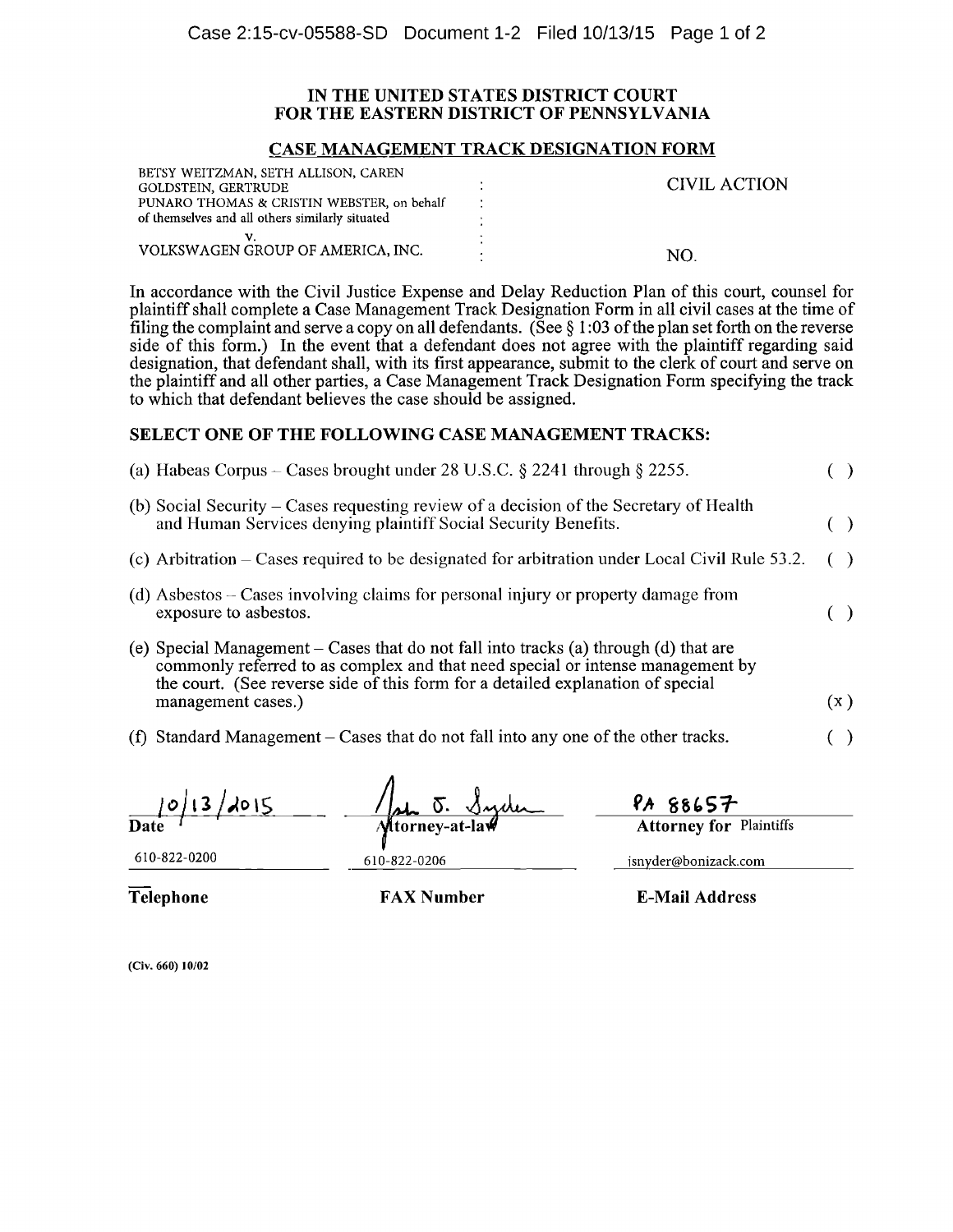#### Civil Justice Expense and Delay Reduction Plan Section 1:03 - Assignment to a Management Track

(a) The clerk of court will assign cases to tracks (a) through (d) based on the initial pleading.

(b) In all cases not appropriate for assignment by the clerk of court to tracks (a) through (d), the plaintiff shall submit to the clerk of court and serve with the complaint on all defendants <sup>a</sup> case management track designation form specifying that the plaintiff believes the case requires Standard Management or Special Management. In the event that a defendant does not agree with the plaintiff regarding said designation, that defendant shall, with its first appearance, submit to the clerk of court and serve on the plaintiff and all other parties, <sup>a</sup> ease management track designation form specifying the track to which that defendant believes the case should be assigned.

(c) The court may, on its own initiative or upon the request of any party, change the track assignment of any case at any time.

(d) Nothing in this Plan is intended to abrogate or limit <sup>a</sup> judicial officer's authority in any case pending before that judicial officer, to direct pretrial and trial proceedings that are more stringent than those of the Plan and that are designed to accomplish cost and delay reduction.

(e) Nothing in this Plan is intended to supersede Local Civil Rules 40.1 and 72.1, or the procedure for random assignment ofHabeas Corpus and Social Security cases referred to magistrate judges of the court.

#### SPECIAL MANAGEMENT CASE ASSIGNMENTS (See §1.02 (e) Management Track Definitions of the Civil Justice Expense and Delay Reduction Plan)

Special Management cases will usually include that class of cases commonly referred to as "complex litigation" as that term has been used in the Manuals for Complex Litigation. The first manual was prepared in <sup>1969</sup> and the Manual for Complex Litigation Second, MCL 2d was prepared in 1985. This term is intended to include cases that present unusual problems and require extraordinary treatment. See §0.1 of the first manual. Cases may require special or intense management by the court due to one or more of the following factors: (1) large number of parties; (2) large number of claims or defenses; (3) complex factual issues; (4) large volume of evidence; (5) problems locating or preserving evidence; (6) extensive discovery; (7) exceptionally long time needed to prepare for disposition; (8) decision needed within an exceptionally short time; and (9) need to decide preliminary issues before final disposition. It may include two or more related cases. Complex litigation typically includes such cases as antitrust cases; cases involving <sup>a</sup> large number of parties or an unincorporated association of large membership; cases involving requests for injunctive relief affecting the operation of large business entities; patent cases; copyright and trademark cases; common disaster cases such as those arising from aircraft crashes or marine disasters; actions brought by individual stockholders; stockholder's derivative and stockholder's representative actions; class actions or potential class actions; and other civil (and criminal) cases involving unusual multiplicity or complexity of factual issues. See §0.22 of the first Manual for Complex Litigation and Manual for Complex Litigation Second, Chapter 33.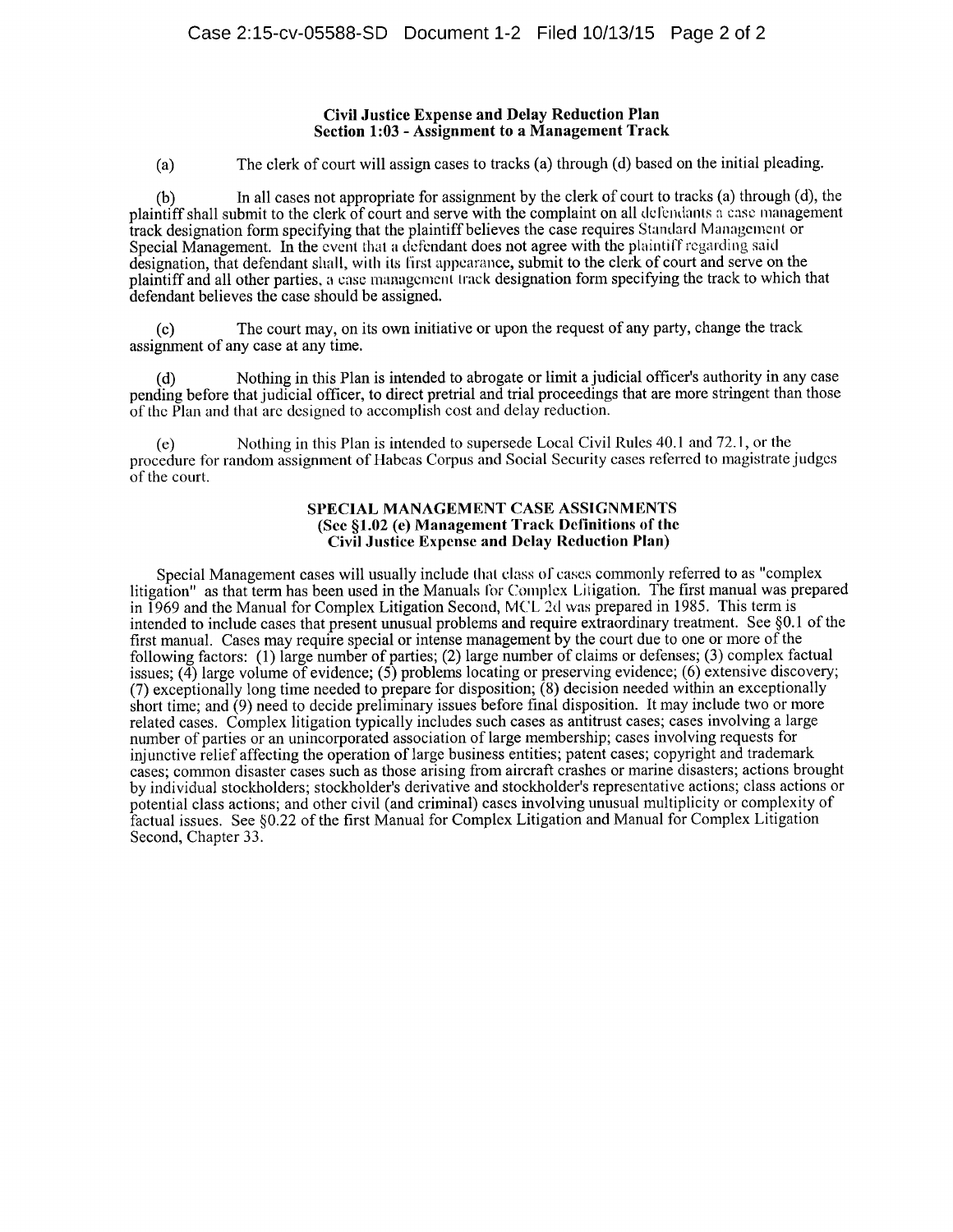# Case 2:15-cv-05588-SD Document 1-3 Filed 10/13/15 Page 1 of 2

### UNITED STATES DISTRICT COURT

| FOR THE EASTERN DISTRICT OF PENNSYLVANIA -- DESIGNATION FORM to be used by counsel to indicate the category of the case for the purpose of<br>assignment to appropriate calendar. |                                                                                        |
|-----------------------------------------------------------------------------------------------------------------------------------------------------------------------------------|----------------------------------------------------------------------------------------|
| Address of Pluintiff: See attached                                                                                                                                                |                                                                                        |
| Address of Defendant: Herndon, Virginia                                                                                                                                           |                                                                                        |
| Place of Accident, Incident or Transaction: Throughout the United States, including within this District<br>(Use Reverse Side For Additional Space)                               |                                                                                        |
| Does this civil action involve a nongovernmental corporate party with any parent corporation and any publicly held corporation owning 10% or more of its stock?                   |                                                                                        |
| (Attach two copies of the Disclosure Statement Form in accordance with Fed.R.Civ.P. 7.1(a))                                                                                       | $\gamma_{\rm cs}$ N<br>$_{\rm No}\Box$                                                 |
| Does this case involve multidistrict litigation possibilities?                                                                                                                    | No <sub>D</sub><br>Yestx                                                               |
| RELATED CASE, IF ANY:<br>Case Number: $\frac{15-cv-05333; 15-cv-5364;}{15-cv-5440}$ Judge RBS; SD; GAM                                                                            | Date Terminated: $\frac{n}{a}$                                                         |
| Civil cases are deemed related when yes is answered to any of the following questions:                                                                                            |                                                                                        |
| 1. Is this case related to property included in an earlier numbered suit pending or within one year previously terminated action in this court?                                   |                                                                                        |
|                                                                                                                                                                                   | $Ycs\Box$<br>No⊠                                                                       |
| 2. Does this case involve the same issue of fact or grow out of the same transaction as a prior suit pending or within one year previously terminated<br>action in this court?    |                                                                                        |
|                                                                                                                                                                                   | Yes⊠<br>мо⊡                                                                            |
| 3. Does this case involve the validity or infringement of a patent already in suit or any earlier numbered case pending or within one year previously                             |                                                                                        |
| terminated action in this court?                                                                                                                                                  | $\gamma_{\rm cs}$ $\Box$<br>Nο⊠                                                        |
| 4. Is this case a second or successive habeas corpus, social security appeal, or pro se civil rights case filed by the same individual?                                           |                                                                                        |
|                                                                                                                                                                                   | $Y_{\rm cs} \Box$<br>$N_0$ M                                                           |
|                                                                                                                                                                                   |                                                                                        |
| CIVIL: (Place ✔ in ONE CATEGORY ONLY)                                                                                                                                             |                                                                                        |
| A. Federal Question Cases:                                                                                                                                                        | <b>B.</b> Diversity Jurisdiction Cases:<br>1. D Insurance Contract and Other Contracts |
| 1. O Indemnity Contract, Marine Contract, and All Other Contracts                                                                                                                 |                                                                                        |
| $2. \Box$ FELA                                                                                                                                                                    | $2. \Box$ Airplane Personal Injury                                                     |
| 3. D Jones Act-Personal Injury                                                                                                                                                    | 3. □ Assault, Defamation                                                               |
| 4. $\Box$ Antitrust                                                                                                                                                               | 4. • Marine Personal Injury                                                            |
| $5. \Box$ Patent                                                                                                                                                                  | 5. D Motor Vehicle Personal Injury                                                     |
| 6. $\Box$ Labor-Management Relations                                                                                                                                              | 6. $\Box$ Other Personal Injury (Please specify)                                       |
| 7. $\Box$ Civil Rights                                                                                                                                                            | 7. $\Box$ Products Liability                                                           |
| 8. D Habeas Corpus                                                                                                                                                                | 8. □ Products Liability - Asbestos                                                     |
| 9. $\Box$ Securities Act(s) Cases                                                                                                                                                 | 9 & All other Diversity Cases                                                          |
| 10. D Social Security Review Cases                                                                                                                                                | (Please specify) Fraud, Breach of Contract,                                            |
| 11. □ All other Federal Question Cases                                                                                                                                            | Consumer Protection, etc.                                                              |
| <b>ARBITRATION CERTIFICATION</b>                                                                                                                                                  |                                                                                        |
| (Check Appropriate Category)<br><sup>1</sup> Joshua D. Snyder<br>$\frac{1}{2}$ = $\frac{1}{2}$ = $\frac{1}{2}$ = $\frac{1}{2}$ counsel of record do hereby certify:               |                                                                                        |
| D Pursuant to Local Civil Rule 53.2, Section 3(c)(2), that to the best of my knowledge and belief, the damages recoverable in this civil action case exceed the sum of            |                                                                                        |
| \$150,000.00 exclusive of interest and costs;                                                                                                                                     |                                                                                        |
| $\Box$ Relief other than monetary damages is sought.                                                                                                                              |                                                                                        |
|                                                                                                                                                                                   | 88657                                                                                  |
| Attorney-at-Law                                                                                                                                                                   | Attorney I.D.#                                                                         |
| NOTE: A trial d                                                                                                                                                                   | novo will be a trial by jury only if there has been compliance with F.R.C.P. 38.       |
| I certify that, to my knowledge, the within case is not related to any case now pending or within one year previously terminated action in this court<br>except as noted above.   |                                                                                        |
| 0 13 <br>r.,<br>DATE:                                                                                                                                                             | 88657                                                                                  |
| ltoiney-at-Law                                                                                                                                                                    | Attorney I.D.#                                                                         |
| CIV. 609 (5/2012)                                                                                                                                                                 |                                                                                        |